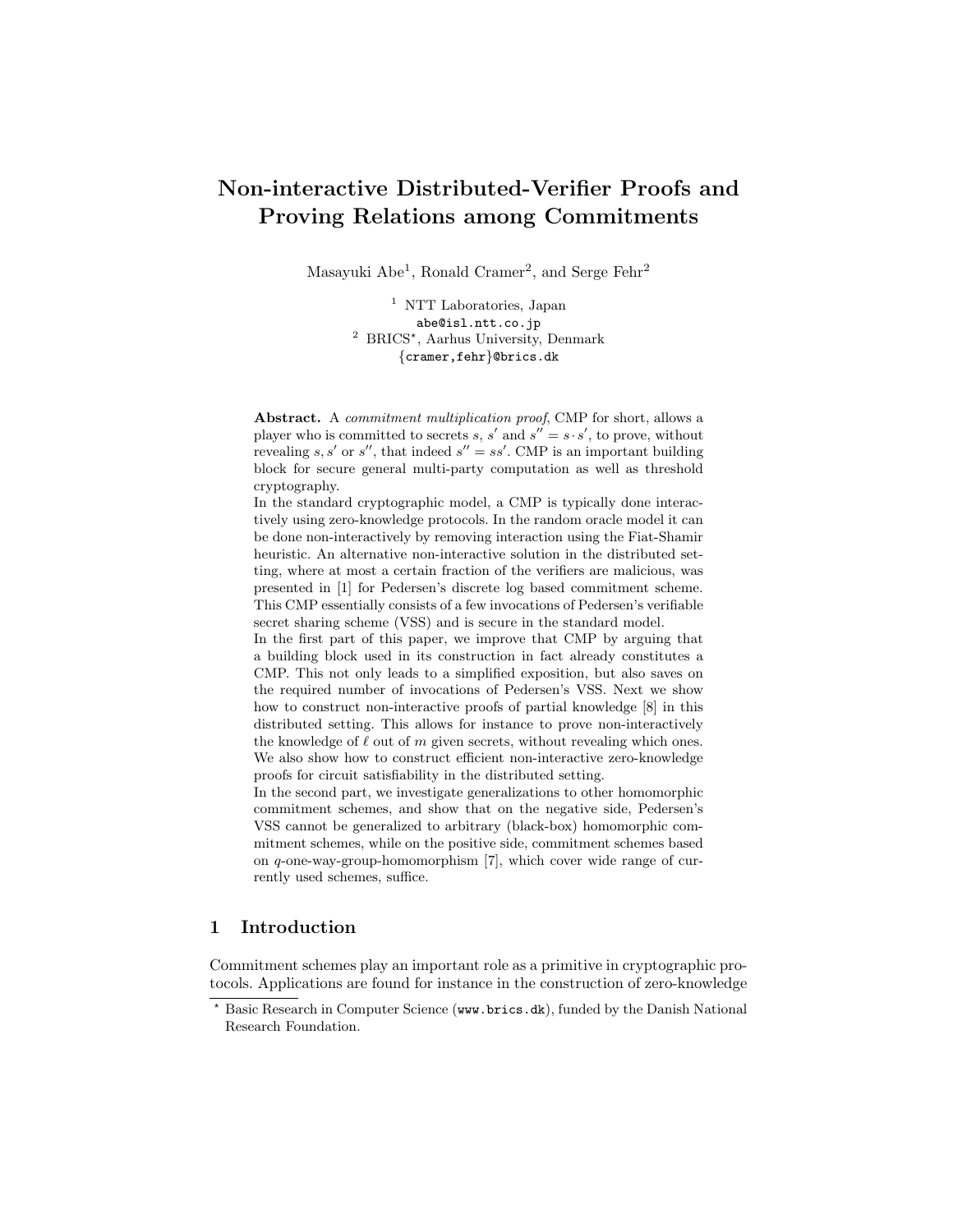proofs and arguments, secure multi-party computation and threshold cryptography. Using a commitment scheme, a player can commit to a secret value s by publishing a *commitment*  $C$ , in such a way that the commitment  $C$  reveals nothing about the secret  $s$ , i.e., the scheme is *hiding*. The player can later *open*  $C$  to reveal  $s$  in a way verifiable by everyone else, i.e., it is *binding* in the sense that the player can't open  $C$  to any other value than  $s$ .

Many protocols using commitments require a player at some point to prove certain relations among a set of committed values, without revealing these committed values in the process. Assuming that addition or multiplication of secret values is well-defined, a player committed to  $s, s'$  and  $s''$  will typically be required to prove that  $s'' = s + s'$  or that  $s'' = ss'$ . If the commitment scheme is homomorphic, as is the case with many known commitment schemes, the additive relation is trivial to handle, even non-interactively. A commitment multiplication proof (CMP), i.e., a secure protocol to handle the multiplicative relation, is generally less trivial to design.

In the two-player setting, there exist efficient interactive zero-knowledge protocols for all known homomorphic schemes [7]. These protocols can be adapted in a natural way to a distributed setting with  $n$  players and where up to  $t$  of them are malicious, for instance by simply letting each of the players be engaged in a separate run of the two-player protocol with the prover.

In [1] it is shown how this approach can be substantially improved by taking advantage of the fact that sufficiently many players are guaranteed to be honest. Namely, it is shown how to handle CMP in this distributed setting non-interactively in the case of Pedersen's discrete logarithm based commitment scheme. This CMP essentially consists of a few Pedersen VSS's and is non-interactive (from the prover's point of view) in case everyone plays honestly, while the prover might have to answer accusations otherwise. We call this non-interactive with accusing. Moreover, it is totally non-interactive if  $t < n/3$ .

In the first part of this paper, we improve that CMP by arguing that a building block used in its construction in fact already constitutes a CMP. This not only leads to a simplified exposition, but also saves on the required number of invocations of Pedersen's VSS. Next we show a new technique to construct non-interactive proofs of partial knowledge in this distributed setting, thereby extending the results of [8] for the interactive two-player case. This allows for instance to prove non-interactively the knowledge of  $\ell$  out of m given secrets, without revealing which ones. As an application, it allows to make the proof of correctness of a ballot in the [10] voting scheme non-interactive without resorting to random oracles. We also show how to construct efficient non-interactive zeroknowledge proofs for circuit satisfiability in the distributed setting.

In the second part, we investigate generalizations to other homomorphic commitment schemes, and show that on the negative side, Pedersen's VSS cannot be generalized to arbitrary (black-box) homomorphic commitment schemes, while on the positive side, commitment schemes based on  $q$ -one-way-grouphomomorphism [7], which cover wide range of currently used schemes, suffice. Finally, we show how this positive result leads to error-free non-interactive zero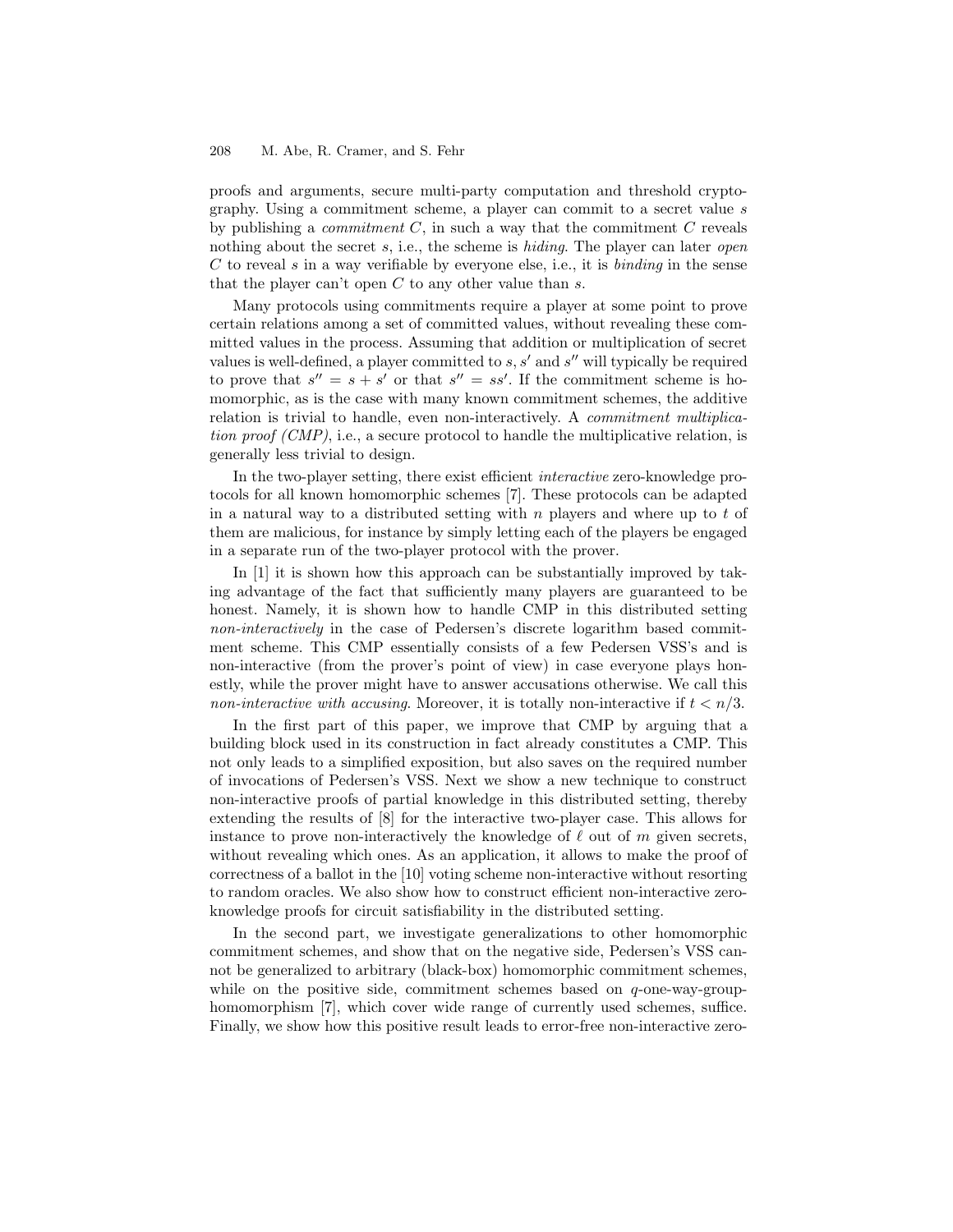knowledge proofs of membership for non-trivial languages in this distributed setting.

We proceed by repeating the concepts of commitment schemes and (verifiable) secret sharing and by recalling the concrete schemes of Pedersen in the following Section 2. In Section 3 we define (zero-knowledge) distributed-verifier proofs and we show that Pedersen's VSS can be seen as such a proof, and in Section 4 we present the CMP protocol and the proof protocols for partial knowledge and for general circuit satisfiability. Finally, in Section 5, we investigate to what extent the above protocols can be generalized to other homomorphic commitment schemes.

# 2 Preliminaries

### 2.1 Pedersen's Commitment Scheme

A *commitment scheme* of the kind we consider over a finite domain  $S$  is given by a function family

$$
\mathsf{com}_{pk}: \mathcal{S} \times \mathcal{R}_{pk} \rightarrow \mathcal{C}_{pk}
$$

indexed by a *public key pk*, where  $\mathcal{R}_{pk}$  and  $\mathcal{C}_{pk}$  are finite sets. In a set-up phase, a concrete public key pk and thus function  $\text{com}_{pk}$  is fixed in a prescribed manner. By publishing a *commitment*  $C = \text{com}_{pk}(s, r)$  for a random  $r \in \mathcal{R}_{pk}$ , such a scheme allows a party, Alice, to *commit* herself to a secret  $s \in \mathcal{S}$ , such that the commitment  $C$  reveals nothing about the secret s (hiding property) while on the other hand Alice can open C to s by publishing  $(s, r)$  but only to s (binding property).

If S is a field K (or, more generally, a ring), then such a commitment scheme is called *homomorphic*, if the following holds: For any commitments  $C$  and  $C'$ and any number  $\lambda \in K$ , one can compute commitments S and P such that being able to open C and  $C'$  to values s and s', respectively, allows to open S to the sum  $s + s'$  and P to the product  $\lambda s$ .

A well known homomorphic commitment scheme is the Pedersen commitment scheme  $[5, 2, 16]$ , given by

$$
\mathsf{com}_{g,h} : \mathbb{F}_q \times \mathbb{F}_q \to \begin{array}{c} G \\ (s,r) \end{array} \mapsto g^s h^r
$$

where q is a prime, G is a (multiplicative) group of order  $|G| = q$  in which computing discrete logarithms is (assumed to be) hard, e.g. a subgroup of  $\mathbb{F}_p^*$ , and g and  $h$  are randomly chosen generators of  $G$ . This scheme is unconditionally hiding and computationally binding, and it is homomorphic: If  $C = \text{com}_{q,h}(s,r)$  and  $C' = \text{com}_{g,h}(s',r')$  then  $C \cdot C' = \text{com}_{g,h}(s+s',r+r')$  and  $C^{\lambda} = \text{com}_{g,h}(\lambda s, \lambda r)$ .

## 2.2 Pedersen's Verifiable Secret Sharing Scheme

In a secret sharing scheme a dealer distributes a secret s to n players  $P_1, \ldots, P_n$ (for simplicity we set  $P_i = i$ ) by privately sending to each player  $P_i$  a share  $s_i$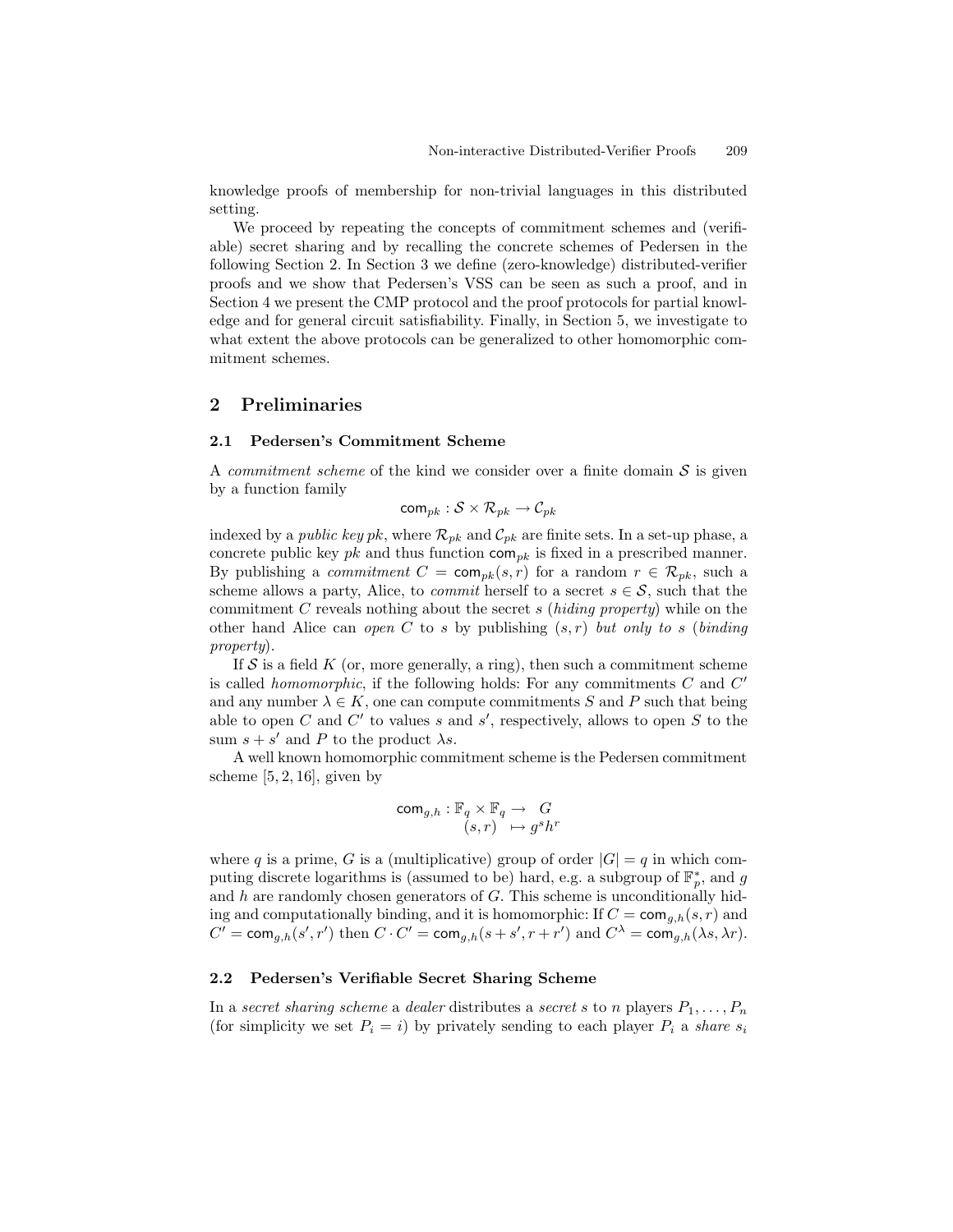in such a way that, for a fixed *threshold*  $t$ , up to  $t$  players have no information about the secret s (*privacy*) while  $t+1$  players (or more) are able to reconstruct it (correctness). While secret sharing only guarantees security against curious players that try to gather information they are not supposed to obtain but otherwise behave honestly, its stronger version verifiable secret sharing [11], VSS for short, is secure in the following sense against up to  $t$  dishonest players and a possibly dishonest dealer that behave in an arbitrary manner.

- Privacy: In case of an honest dealer, the information the dishonest players gain during the distribution of the secret s gives no information about s.
- Correctness: As soon as the distribution is completed, there exists a fixed value  $s'$  such that every honest player will output  $s'$  as a result of the reconstruction, and if the dealer is honest, then  $s' = s$ .

The Pedersen VSS scheme [16] is based on Shamir's secret sharing scheme [17] and Pedersen's commitment scheme.

## **Protocol Share**<sub>a,h</sub>

1. To share a secret  $s \in \mathbb{F}_q$ , the dealer chooses a random polynomial  $f_s(X) =$  $a_0 + a_1X + \ldots + a_tX^t \in \mathbb{F}_q[X]$  of degree at most t with constant coefficient  $a_0 = s$ , and he commits himself to this *sharing polynomial*  $f_s(X)$  by broadcasting commitments  $A_0, \ldots, A_t$  of  $a_0, \ldots, a_t$ , respectively. For every player  $P_i$ , the dealer computes the share

$$
s_i = f_s(i) = s + a_1 i + \dots a_t i^t \in \mathbb{F}_q
$$

and he opens the corresponding commitment

$$
C_i = A_0 \cdot A_1^i \cdot \ldots \cdot A_t^{i^t}
$$

privately to  $P_i$ , using the homomorphic property of the commitment scheme.

- 2. If  $P_i$  does not accept the opening, then  $P_i$  broadcasts an accusation against the dealer.
- 3. To any accusation of a player  $P_i$ , the dealer responds by opening  $C_i$  publicly.
- 4. If he fails to do this correctly then the sharing is rejected, otherwise it is accepted.

After the execution of this protocol, assumed that it has been accepted, every player  $P_i$  is committed to his share  $s_i$  by the commitment  $C_i$ , and he holds the corresponding information to open it. Hence, the reconstruction works as follows.

#### **Protocol Reconstruct**<sub>a,h</sub>

Every player  $P_i$  publicly opens  $C_i$  to  $s_i$ . The shares  $s_i$  that have been correctly opened are then taken to reconstruct the secret by interpolation.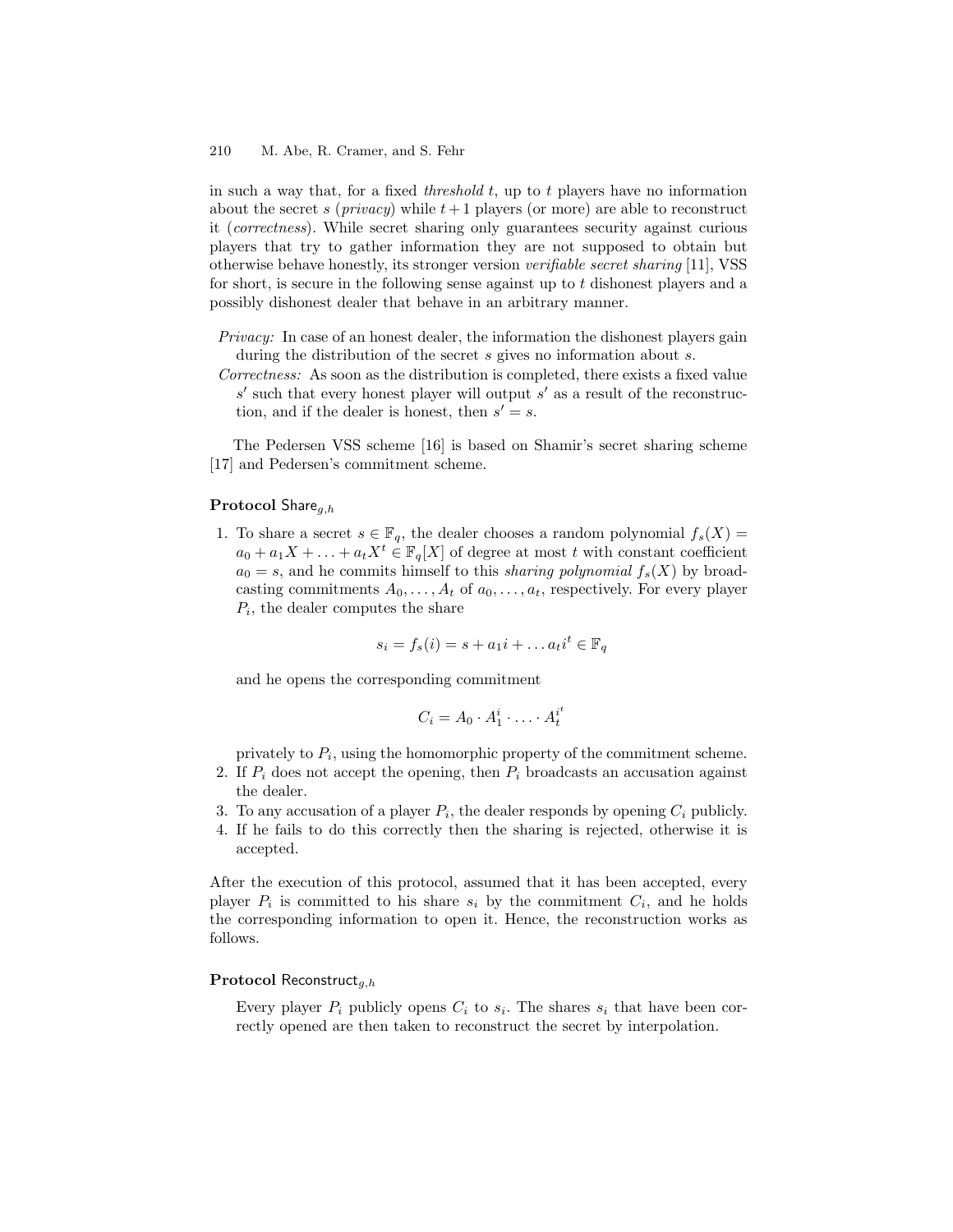The pair (Share, Reconstruct) is a VSS if (and only if)  $t < n/2$ . Privacy holds unconditionally while correctness holds under the assumption that computing discrete logarithms is hard.

The scheme can be made completely non-interactive from the dealer's point of view in case  $t < n/3$  by replacing the steps 3. and 4. by

3.' If the number of accusations is larger than t, then the sharing is rejected, otherwise it is accepted.

Namely, in this case, if the sharing is accepted then there are at least  $t+1$  honest players that have not accused the dealer in step 2. and hence have a consistent sharing that allows to reconstruct the secret (see also the proof of Proposition 1).

Remark. Consider an accepted execution of the sharing protocol. By correctness, a secret value  $s'$  is fixed that can later be reconstructed. Since the information used by the players in the reconstruction originated with the dealer, we can conclude that the dealer knows this secret. In fact, it is straight forward to show, as we do later on, that the dealer not only knows  $s'$  but he also knows how to open the commitment  $A_0$  used in the sharing protocol (to  $s'$ ).

# 3 Distributed Verifier Proofs

## 3.1 Model and Definition

We consider a *prover* P who wants to prove to a set of n verifiers  $V = \{V_1, \ldots, V_n\}$ , that he knows some witness  $w$  without revealing it. We assume an adversary that can actively corrupt up to t of the n verifiers as well as the prover  $P$ , where we consider both cases  $t \leq n/2$  and  $t \leq n/3$ . Some of the protocols require the adversary to be computationally bounded, and we assume him to be static, meaning that he has to corrupt the parties before the protocol execution. We assume that secure pairwise channels as well as broadcast channels are either provided by cryptographic means (in case of a bounded adversary) or given as primitives, though, for simplicity, also in the former case we will treat them as being perfectly secure.

Consider now two sets W and I and an efficiently verifiable relation  $R \subseteq$  $W \times I$ . Given some *public information*  $I \in I$ , the prover wants to convince the verifiers that he knows a *witness*  $w \in \mathcal{W}$  with  $(w, I) \in R$ .

**Definition 1.** A distributed verifier proof (of knowledge) for relation  $R$  is a protocol among a prover P and n verifiers  $V_1, \ldots, V_n$  (all polynomially bounded), with a common input I, a private input w by P and a public output accept or reject, such that the following security properties hold, even if up to t of the n verifiers as well as the prover might be corrupted by the adversary.

Correctness: If P is honest and  $(w, I) \in R$ , then the output will be accept.

Soundness: There exists a knowledge extractor that can efficiently compute from the joint view of the honest players a witness w' satisfying  $(w', I) \in R$ , assumed that the output of the protocol is accept.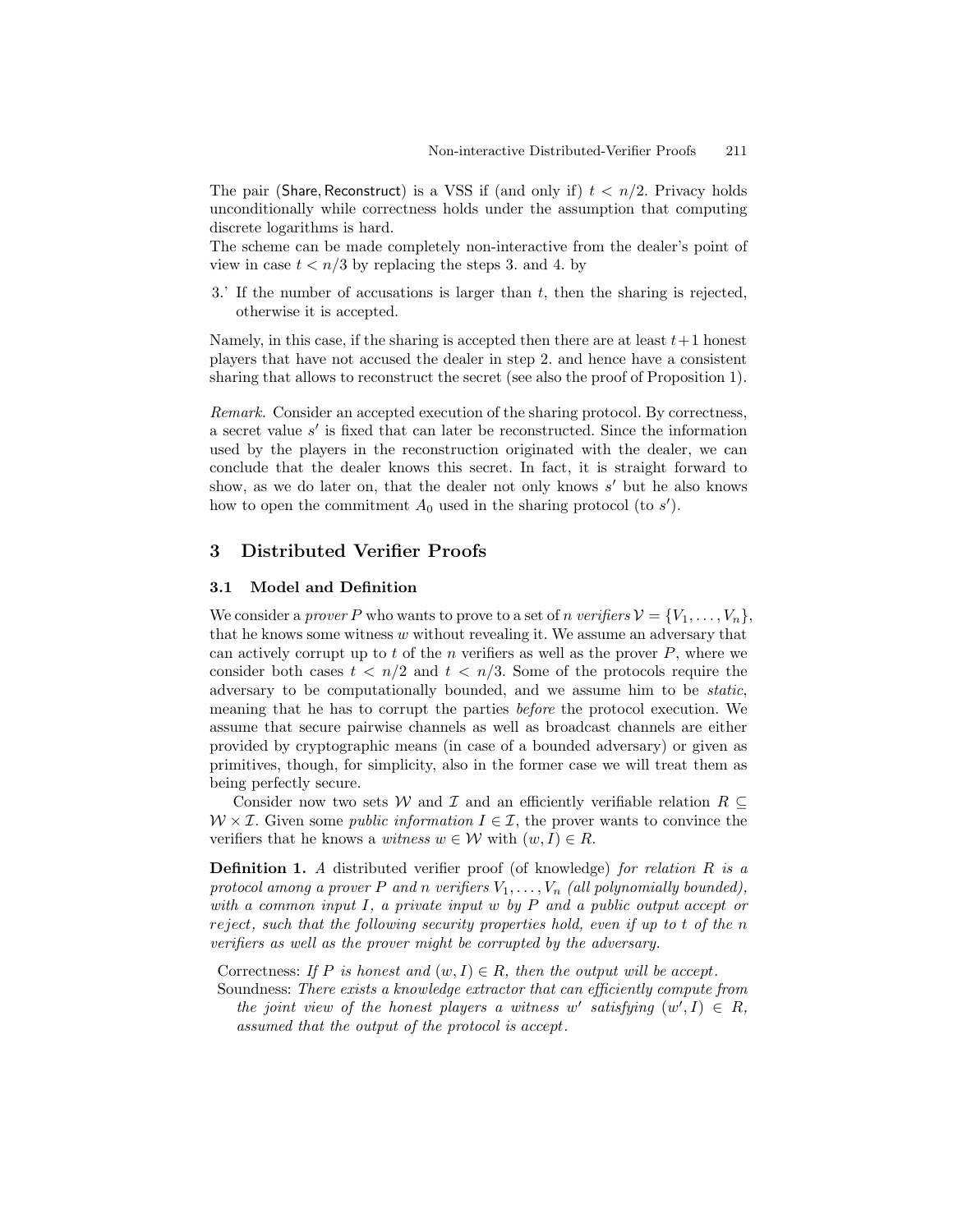This soundness condition can come in three flavors: perfect, unconditional, or computational. Meaning that the condition holds with probability 1, with overwhelming probability, or under some computational assumption, respectively.

A distributed verifier proof is called non-interactive, if the structure of the protocol is as follows. The prover sends to every verifier one message, a personal partial proof, and then every verifier votes to either accept or reject the proof, depending on whether he accepts or rejects his partial proof, and the outcome of the protocol is accept if and only if not more than t verifiers vote for rejection. It is called non-interactive with accusing, if it is non-interactive except that in case there are some rejections, the prover must broadcast the corresponding partial proofs, and the outcome of the protocol is accept if and only if none of these published proofs is rejected.

Finally, it is called zero-knowledge, if the adversary can simulate his view of the protocol.

The above soundness condition highlights the power of the distributed verifier setting in two ways: 1) The prover is not given to the knowledge extractor as a rewindable black-box. Thus, no rewinding argument is needed to prove the soundness of a protocol. 2) In case of perfect soundness it asserts that there is no knowledge error. Hence, acceptance of the proof always implies the knowledge of a witness  $w'$ . Of course, one can relax the definition by allowing to rewind the prover so that it becomes seamless with the standard definition of proof of knowledge [4] with a single verifier.

Such a distributed verifier proof can also be seen as a proof of membership where the prover proves the *existence* of a witness w with  $(w, I) \in R$  and therefore that I belongs to the language  $L_R = \{I \mid \exists w : (w, I) \in R\}$ . A proof of membership for language  $L$  in this model can be defined similarly, with the corresponding correctness and soundness conditions as follows.

Correctness: If P is honest and  $x \in L$ , then the output will be accept. Soundness: If the output of the protocol is accept, then  $x \in L$ .

Again, soundness can come in different flavours. It is, however, important to note that in a usual single verifier proof perfect soundness can be achieved only for trivial languages while this is not true for distributed verifier proofs. This will be addressed further in Section 5.3.

Proofs of membership in a distributed setting have also been introduced in [3] under the name of network zero-knowledge proofs.

#### 3.2 Pedersen's VSS as a Distributed Verifier Proof

Let  $\text{com}_{g,h} : \mathbb{F}_q \times \mathbb{F}_q \to G$ ,  $(s,r) \mapsto g^s h^r$  be the Pedersen commitment scheme. For a commitment  $C = \text{com}_{g,h}(s,r)$  let Proof<sub>g,h</sub>(C) denote an execution of Share<sub>g,h</sub> with secret s, except that in step 1. of the protocol,  $A_0 = C$  is taken as commitment of  $a_0 = s$ . Then, Proof<sub>g,h</sub>(C) is a zero-knowledge proof that the dealer can open the commitment C. More formally, for relation

$$
R_{g,h} = \{ ((s,r), C) \mid s, r \in \mathbb{F}_q, C = \text{com}_{g,h}(s,r) \} \subseteq (\mathbb{F}_q)^2 \times G
$$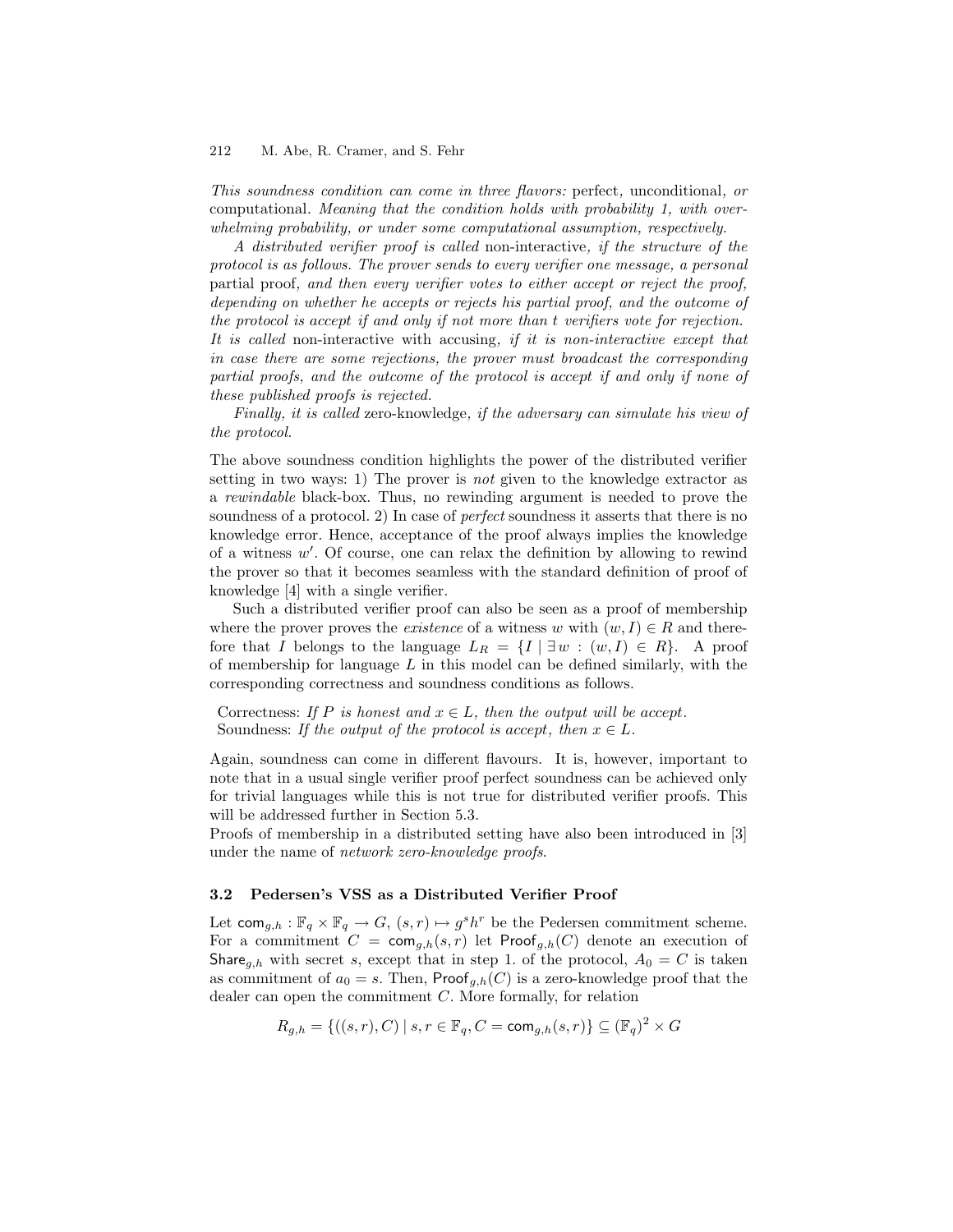we have

**Proposition 1.** Protocol Proof<sub>a,h</sub> is a perfectly sound zero-knowledge distributedverifier proof for relation  $R_{a,h}$ , non-interactive in case  $t < n/3$  and non-interactive with accusing in case  $t < n/2$ .

We stress that we have soundness and zero-knowledge independent of the quality of the commitment scheme  $com_{a,h}$ . In fact, this holds even in case the discrete logarithm  $\log_a h$  is known and hence the binding property does not hold at all.

Proof of Proposition 1: Since, to any possible accusation, the honest prover only broadcasts correct information, the proof will be accepted. It remains to show soundness and zero-knowledge.

Soundness: Assume that the proof has been accepted, and let A be the set of honest players, respectively, in case of  $t < n/3$ , the set of honest players who have not accused the dealer. In any case,  $|A| \geq t+1$  (and we assume without loss of generality that  $A = \{1, \ldots, t+1\}$  and every player  $P_i \in A$  can open his commitment  $C_i$  to, say,  $s'_i$ . Let  $\lambda_1, \ldots, \lambda_{t+1}$  be the *reconstruction coefficients* for the players in A. That is,  $\sum_{i=1}^{t+1} \lambda_i s_i = s$  for correctly computed shares  $s_i$  of s, which means that  $\sum_{i=1}^{t+1} \lambda_i \sum_{k=0}^t a_k i^k = s = a_0$  and hence  $\sum_{i=1}^{t+1} (\lambda_i i^k) = \delta_{k0}$ (where  $\delta_{ij} = 1$  if  $i = j$  and 0 otherwise). Because of the homomorphic property of the commitment scheme, the players of A can open the commitment C  $\prod$ the commitment scheme, the players of  $A$  can open the commitment  $C' = \frac{t+1}{i=1} C_i^{\lambda_i}$  to  $s' = \sum_{i=1}^{t+1} \lambda_i s'_i$ . However, as

$$
C' = \prod_{i=1}^{t+1} C_i^{\lambda_i} = \prod_{i=1}^{t+1} \left( \prod_{k=0}^t A_k^{i^k} \right)^{\lambda_i} = \prod_{k=0}^t A_k^{\sum_i (\lambda_i i^k)} = A_0 = C \tag{1}
$$

it follows that they can open  $C$  (to  $s'$ ).

Zero-knowledge: Let A be the set of corrupted players. We assume without loss of generality that  $A = \{1, \ldots, t\}$ . We make use of the well known fact that from the secret s and the shares  $s_1, \ldots, s_t$  of the players in A, all the random sharing coefficients  $a_1, \ldots, a_t$  can be computed in a linear way. Hence, writing  $s_0 = s = a_0$ , for every  $k \in \{0, \ldots, t\}$  there exist coefficients  $\mu_{k0}, \ldots, \mu_{kt}$  such that  $a_k = \sum_{j=0}^t \mu_{kj} s_j$ , which means that  $s_i = \sum_{k=0}^t a_i i^k = \sum_{k=0}^t \sum_{j=0}^t \mu_{kj} s_j i^k$ and hence  $\sum_{k=0}^{t} \mu_{kj} i^k = \delta_{ij}$ .

Given the commitment  $C$  for  $s$ , the players in  $A$  can simulate their view of the protocol as follows. For every  $P_i \in A$  they choose  $s_i \in \mathbb{F}_q$  at random and compute a (random) commitment  $C_i$  for  $s_i$ , and for  $k = 0, \ldots, t$  they compute  $A_k = \prod_{j=0}^t C_j^{\mu_{kj}}$ , where  $C_0 = C$ , such that  $A_0 = C$  and for every  $i \in A$ 

$$
\prod_{k=0}^{t} A_k^{i^k} = \prod_{k=0}^{t} \left( \prod_{j=0}^{t} C_j^{\mu_{kj}} \right)^{i^k} = \prod_{j=0}^{t} C_j^{\sum_k (\mu_{kj} i^k)} = C_i
$$
 (2)

Finally, it is not hard to see that  $A_1, \ldots, A_t$  are independently random commitments of independently random values.  $\Box$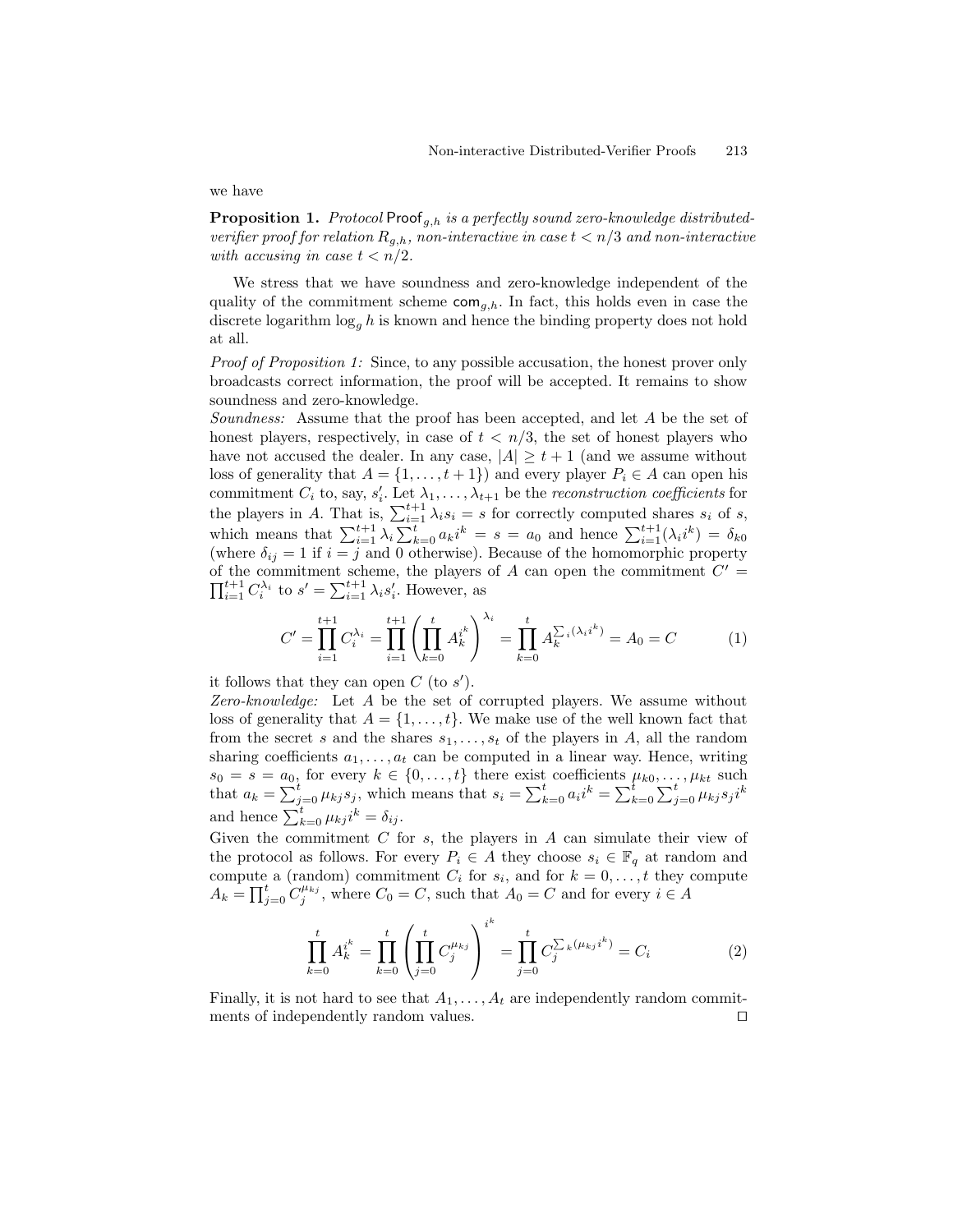# 4 Our Technical Contributions

## 4.1 An Improved Commitment Multiplication Proof

Consider again Pedersen's commitment scheme  $\text{com}_{g,h}(s,r) = g^s h^r$ , and let  $C' \in G$  be an arbitrary commitment. Then the commitment scheme

$$
\mathsf{com}_{C',h}(s^*,r^*) = (C')^{s^*}h^{r^*} = {C'}^{s^*}\cdot \mathsf{com}_{g,h}(0,r^*)
$$

with basis  $C', h$  inherits the following properties.

## Lemma 1.

- 1. Being able to open (wrt.  $\text{com}_{g,h}$ ) C' and C'' to values s' and s'', respectively, allows to open C'' wrt.  $\text{com}_{C',h}$  to a value s satisfying  $ss' = s''$ , and being able to open C'' to 0 wrt. com<sub>g,h</sub> allows to open C'' to 0 wrt. com<sub>C',h</sub>.
- 2. The scheme com<sub>C',h</sub> is as hiding and binding as com<sub>g,h</sub>, assumed that C' cannot be opened to 0 wrt.  $com_{a,h}$ .
- *Proof.* 1. Let s, s', s'', r'' satisfy  $C' = \text{com}_{g,h}(s', r')$ ,  $C'' = \text{com}_{g,h}(s'', r'')$  and  $ss' = s''$ . Then, for  $r^* = r'' - sr'$  we have  $\text{com}_{g,h}(s'' - ss', r^*) = C'' \cdot C'^{-s}$ and hence  $\textsf{com}_{C',h}(s,r^*) = C'^s \cdot \textsf{com}_{g,h}(0,r^*) = C''$ . This also holds if  $s = 0$ and thus  $s'' = 0$ , in which case  $r^* = r''$ .
- 2. First, for  $r^* \in \mathbb{F}_q$  chosen at random,  $\text{com}_{C',h}(s^*, r^*)$  is clearly a random element of G, independent of  $s^*$ . Furthermore, knowing  $s^* \neq \tilde{s}^*$  and  $r^*$ and  $\tilde{r}^*$  such that  $\text{com}_{C',h}(s^*, r^*) = \text{com}_{C',h}(\tilde{s}^*, \tilde{r}^*)$ , i.e.  $C'^{s^*}$  com<sub>g,h</sub> $(0, r^*) =$  $C'^{\tilde{s}^*}$  com<sub>g,h</sub>(0, $\tilde{r}^*$ ), allows to open the commitment C' to zero, namely  $C'$  =  $\mathsf{com}_{g,h}(0,(r^*-\tilde{r}^*)/(\tilde{s}^*-s^*)$ )).  $\Box$

This gives rise to the following CMP, which allows the prover to prove that he can open commitments C, C' and C'' to values s, s' and  $s'' = ss'$ , respectively. Note that the 4 steps can be executed in parallel.

# **Protocol** Mult Proof $_{g,h}(C, C'; C'')$

- 1. The prover executes  $Proof_{q,h}(C)$ .
- 2. The prover executes Proof<sub>C',h</sub>(C'') using the same sharing polynomial  $f_s(X)$ as in the above step (but new independent commitments wrt.  $\mathsf{com}_{C',h}$ ).
- 3. Every player verifies whether his shares from step 1. and 2. coincide and accuses the dealer if it does not hold. In case  $t < n/2$  (but not  $t < n/3$ ) the dealer responds by opening the two corresponding commitments in public.
- 4. The prover executes  $Proof_{g,h}(C'')$ .

This protocol also appeared in [1]. However, the security proof given there did not cover the case where the prover can open  $C'$  to  $s' = 0$ , and therefore the protocol was extended to "also deal with the case  $s' = 0$ " by essentially adding another Pedersen VSS sharing. Our analysis shows that this is superfluous, and that the protocol as it stands is secure also in case  $s' = 0$ . Furthermore, we show that the case  $s = 0$  is somewhat special. Namely, we show that if the prover can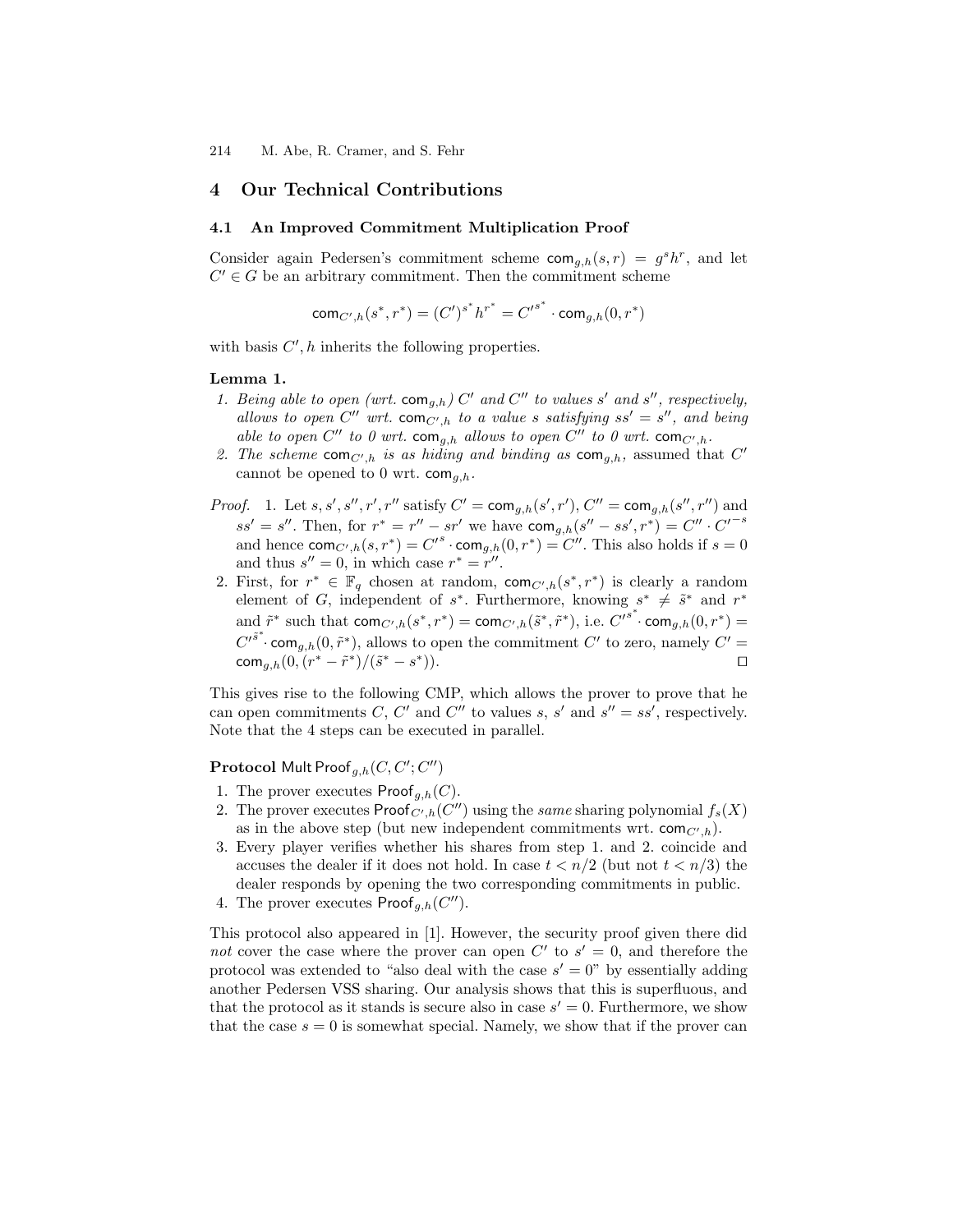open the commitment C to  $s = 0$ , then he can execute the protocol even without being able to open C', as long as he can open C'' to  $s'' = 0$ . This of course also guarantees that  $s'' = ss'$  (no matter what s' is), but, as we will see in the next section, it also opens the door for new constructions in this setting like proofs of partial knowledge.

**Theorem 1.** The above protocol Mult Proof  $_{g,h}(C, C'; C'')$  is a perfectly sound zero-knowledge distributed verifier proof, non-interactive in case  $t < n/3$  and non-interactive with accusing in case  $t < n/2$ , that the prover can open C, C' and C'' as values s, s' and  $s'' = ss'$ , or that he can open both C and C'' as 0.

Proof. Correctness: Follows from point 1. of Lemma 1 and the correctness of the protocol Proof<sub>a,h</sub>.

Soundness: According to Proposition 1, from the information received during Step 1., the honest players can compute s and r with  $C = \text{com}_{q,h}(s,r)$ . Also, from the information received during Step 2., the honest players can compute the same s and some r<sup>\*</sup> with  $C'' = \text{com}_{C',h}(s,r^*) = C'^s \cdot \text{com}_{g,h}(0,r^*)$ . Finally, from the information received during Step 3., the honest players can compute s'' and r'' with  $C'' = \text{com}_{g,h}(s'', r'')$ . It now follows that either  $s = 0$  and hence  $C'' = \text{com}_{g,h}(0,r^*)$ , which means that the honest players can open  $C''$  to zero, or that  $C' = {C''}^{1/s} \cdot \textsf{com}_{g,h}(0,r^*)^{-1/s} = \textsf{com}_{g,h}(s'',r'')^{1/s} \cdot \textsf{com}_{g,h}(0,r^*)^{-1/s} =$ com<sub>g,h</sub>(s''/s,(r'' - r<sup>\*</sup>)/s), which means that the honest players can open C' to  $s' = s''/s$ .

Zero-Knowledge: The adversary can simulate his view of the protocol by simulating independently the protocols  $\mathsf{Proof}_{g,h}(C)$ ,  $\mathsf{Proof}_{C',h}(C'')$  and  $\mathsf{Proof}_{g,h}(C'')$ , as described in the proof of Proposition 1, except that he chooses the same shares for the simulation of  $\mathsf{Proof}_{g,h}(C)$  and of  $\mathsf{Proof}_{C',h}(C)$  $\blacksquare$ ).

## 4.2 Proofs or Partial Knowledge

In [8], an efficient solution was presented to construct proofs of partial knowledge in the two-players setting. Such a proof of partial knowledge allows for instance to prove the knowledge of (at least)  $\ell$  out of m given secrets without revealing which  $\ell$  secrets. We will now present corresponding non-interactive protocols in the distributed-verifier setting. While the proof protocols of [8] rely on concepts like the dual access structure and the simulation of protocols, our distributed verifier proof protocols are based on the fact that the CMP protocol Mult Proof<sub>g,h</sub>(C, C'; C'') can be executed by the prover even if he does not know s' (as long as  $s = s'' = 0$ ).

Let first  $C_0$  and  $C_1$  be two public Pedersen commitments and let the prover be able to open  $C_w$  to say  $s_w$ , where either  $w = 0$  or  $w = 1$ .

## **Protocol OR-Proof**<sub>a, $h$ </sub> $(C_0, C_1)$

The prover sets  $b_w = 1$  and  $b_{1-w} = 0$  as well as  $d_w = s_w$  and  $d_{1-w} = 0$ , and he commits to  $b_0$ ,  $b_1$ ,  $d_0$  and  $d_1$  by  $B_0$ ,  $B_1$ ,  $D_0$  and  $D_1$ , respectively. Then, he opens  $B = B_0 \cdot B_1$  as  $b_0 + b_1 = 1$  and executes Mult Proof  $_{g,h}(B_0, C_0; D_0)$ and Mult Proof<sub>g, $h(B_1, C_1; D_1)$ .</sub>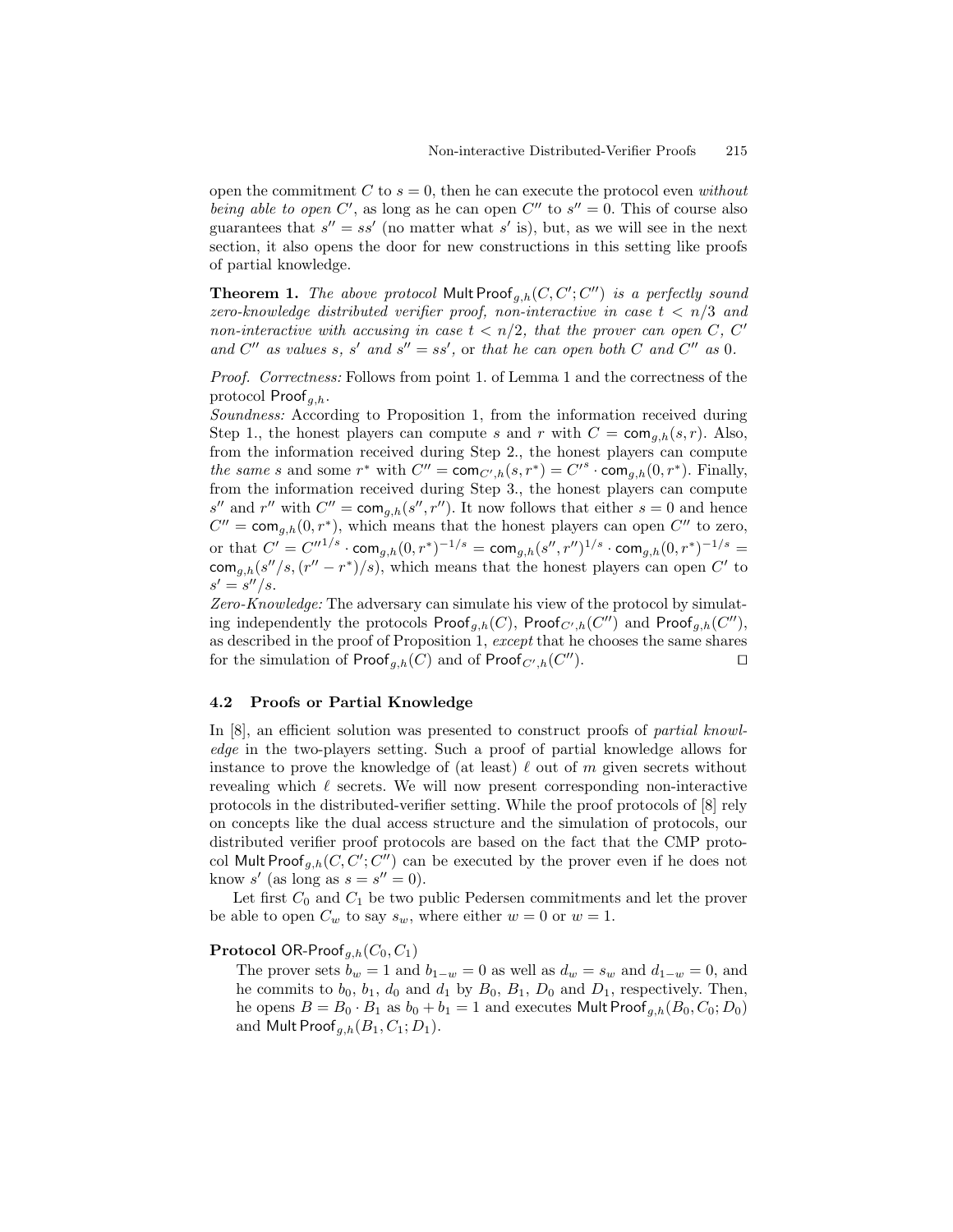According to Theorem 1, the prover can execute Mult Proof<sub>a,h</sub> $(B_{1-w}, C_{1-w}; D_{1-w})$ even without being able to open  $C_{1-w}$  as long as he can open  $B_{1-w}$  and  $D_{1-w}$ to zero. On the other hand, if he cannot open  $B_w$  to zero, which must be the case for at least one of  $B_0$  and  $B_1$  as he can open  $B = B_0 \cdot B_1$  to 1, Mult Proof<sub>g,h</sub> $(B_w, C_w; D_w)$  proves that he can open  $C_w$ .

This can easily be generalized to  $\ell$ -out-of-m proofs, which, given m commitments  $C_1, \ldots, C_m$ , allows to prove the knowledge of at least  $\ell$  hidden secrets, without giving away which ones.

# $\textbf{Protocol} \, \binom{\ell}{m}$ -Proof $_{g,h}(C_1, \ldots, C_m)$

For  $i = 1, \ldots, m$ , the prover sets  $b_i = 1$  and  $d_i = s_i$  if he can open  $C_i$ (to  $s_i$ ) and  $b_i = d_i = 0$  otherwise, and he commits to  $b_i$  and  $d_i$  by  $B_i$ and  $D_i$ , respectively. He proves that indeed  $b_i \in \{0, 1\}$ , i.e.  $b_i(1 - b_i) = 0$ , by executing Mult Proof<sub>g,h</sub> $(B_i, E/B_i; O)$ , where  $E = \text{com}_{g,h}(1, 0) = g$  and  $O = \text{com}_{g,h}(0,0) = 1$  are default commitments for 1 and zero, respectively, he opens  $B_1 \cdot \ldots \cdot B_m$  as  $\ell$  and executes Mult Proof  $_{g,h}(B_i, C_i; D_i)$  for  $i = 1, \ldots, m$ .

The following is a somewhat more efficient solution where no proof of something like  $b_i \in \{0,1\}$  is needed. Consider Shamir's  $\ell$ -out-of m secret sharing scheme. As we have already used in the proof of Proposition 1, for  $A \subseteq \{1, \ldots, m\}$  with  $|A| \ge$ l, there exist reconstruction coefficients  $\lambda_{A,i}, i \in A$ , such that  $\sum_{i \in A} (\lambda_{A,i} i^k)$  =  $\delta_{k0}$ . Based on this fact, we have the following enhanced protocol that allows the prover to prove that he can open the commitments  $C_i$  with  $i \in A$  for a subset  $A \subseteq \{1, \ldots, m\}$  of size at least  $\ell$ .

 $\textbf{Protocol} \, \binom{\ell}{m}$ -Proof $'_{g,h}(C_1, \ldots, C_m)$ 

The prover chooses reconstruction coefficients  $\lambda_{A,i}$ ,  $i \in A$ . For  $i = 1, \ldots, m$ , he puts  $b_i = \lambda_{A,i}$  and  $d_i = b_i s_i$  if  $i \in A$  and  $b_i = d_i = 0$  otherwise, and he generates commitments  $B_1, \ldots, B_m$  and  $D_1, \ldots, D_m$  for  $b_1, \ldots, b_m$ and  $d_1, \ldots, d_m$ , respectively. For  $k = 0, \ldots, \ell$ , he opens the commitment  $\prod_{i=1}^m B_i^{i^k}$  as  $\delta_{k0}$ , and he executes Mult Proof<sub>g,h</sub>( $B_i, C_i; D_i$ ) for  $i = 1, ..., m$ .

Soundness of the above protocol relies on the binding property of the Pedersen commitment scheme (hence it allows small error probability).

It is not hard to see that this protocol can be generalized to any linear secret sharing scheme, not necessarily a threshold scheme. Hence, given an arbitrary linear secret sharing scheme over  $\mathbb{F}_q$  for m players with an access structure  $\Gamma$ , we have the following

Theorem 2. Under the DL-assumption, there exists a computationally sound zero-knowledge distributed-verifier proof, non-interactive in case  $t < n/3$  and non-interactive with accusing in case  $t < n/2$ , that the prover can open a subset  $C_{i_1}, \ldots, C_{i_\ell}$  of the commitments  $C_1, \ldots, C_m$  corresponding to a qualified set  $A =$  $\{i_1,\ldots,i_\ell\} \in \Gamma$ .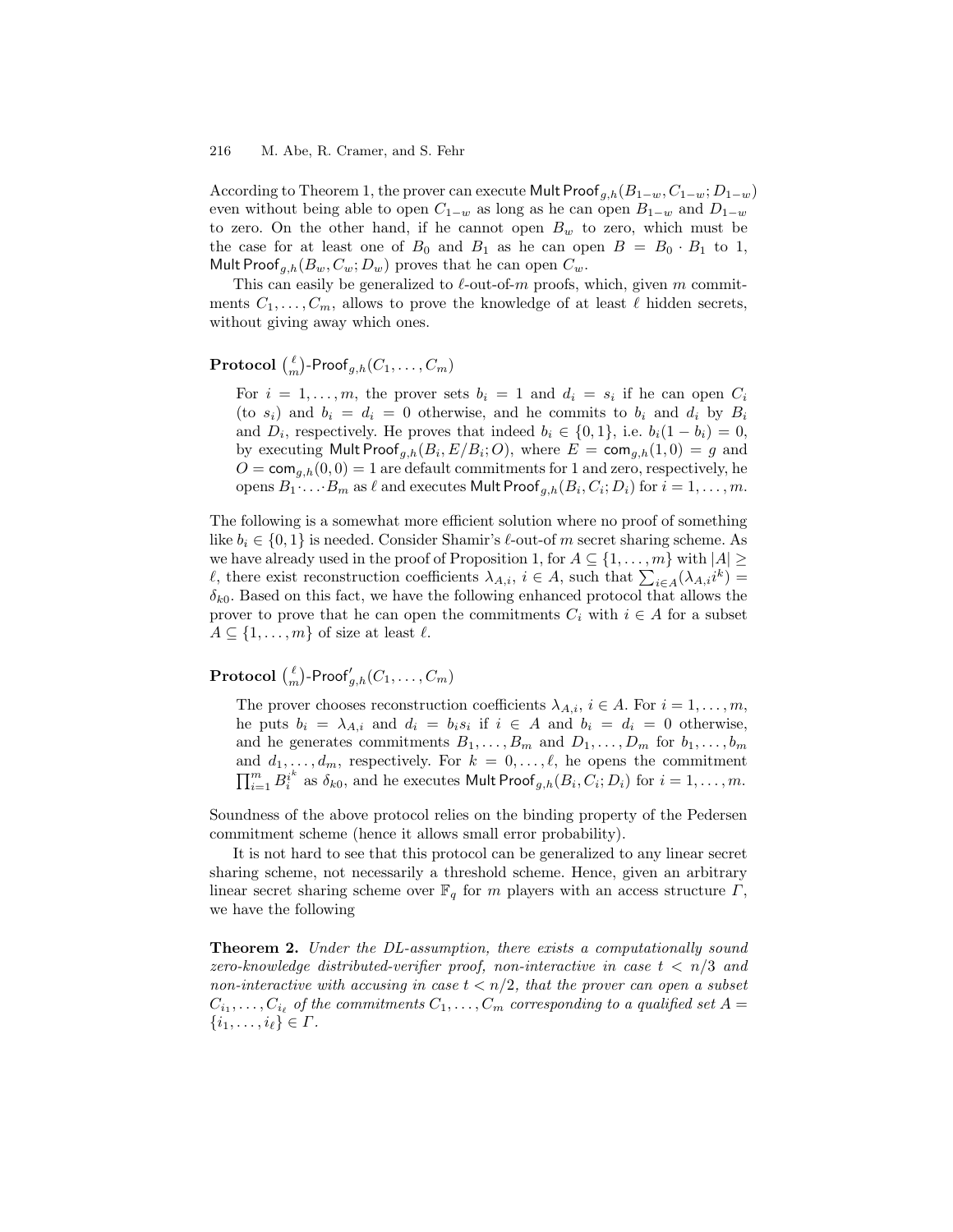## 4.3 General Circuit Evaluation Proofs

Let  $\mathcal C$  be a binary circuit consisting of NAND gates.

Theorem 3. Under the DL-assumption, there exists a computationally sound zero-knowledge distributed-verifier proof, non-interactive in case  $t < n/3$  and non-interactive with accusing in case  $t < n/2$ , that the prover knows a satisfying input to the circuit C.

*Proof sketch:* Let  $b = (b_1, \ldots, b_m)$  be a satisfying input for the circuit C. To prove knowledge of b, the prover generates a commitment  $B_i$  for every input bit  $b_i$  and proves that  $b_i \in \{0,1\}$  by executing Mult Proof  $_{g,h}(B_i, E/B_i; O)$ . Inductively, for every NAND gate with input bits  $b_l$  and  $b_r$  to which he has already computed corresponding commitments  $B_l$  and  $B_r$ , respectively, the prover computes a commitment  $B_{out}$  for the output bit  $b_{out} = b_l$  NAND  $b_r$  and proves its correctness by executing Mult  $\mathsf{Proof}_{g,h}(B_l, B_r; E/B_{out})$ . Finally, he opens the commitment B of the result bit  $b = \mathcal{C}(b_1, \ldots, b_m)$  as 1.

Another way to achieve this result is by combining the techniques from [6] based on proofs of partial knowledge with the protocols from the above section.

Clearly, if the circuit C is an arithmetic circuit over the field  $\mathbb{F}_q$ , then there exists an even simpler proof protocol.

# 5 Arbitrary Homomorphic Commitments

In this section, we investigate to what extent the Pedersen's VSS scheme and the above results can be generalized with regard to other homomorphic commitment schemes. Clearly, by the description in Section 2.2, the Pedersen's VSS scheme, consisting of the protocols Share and Reconstruct, can be executed with an arbitrary homomorphic commitment scheme replacing the Pedersen scheme. However, it is not so clear whether this results in a secure VSS scheme. And indeed, we will show that the security cannot be proven for an arbitrary (blackbox) homomorphic commitment scheme. This does not necessarily imply that there exists a secure commitment scheme under which the Pedersen-like VSS is insecure; however, it means that in order to result in a secure Pedersen-like VSS, a homomorphic commitment scheme must inherit some additional properties. On the other hand, to relax the impact of this negative result, we present sufficient conditions for a homomorphic commitment scheme that guarantee the security of the corresponding Pedersen-like VSS and the resulting distributedverifier proofs. We then show that these conditions are satisfied by so called q-one-way-group-homomorphism based schemes [7], which cover all currently known homomorphic commitment schemes with finite domain. Finally, we show how this positive result leads to error-free non-interactive zero-knowedge proofs of membership.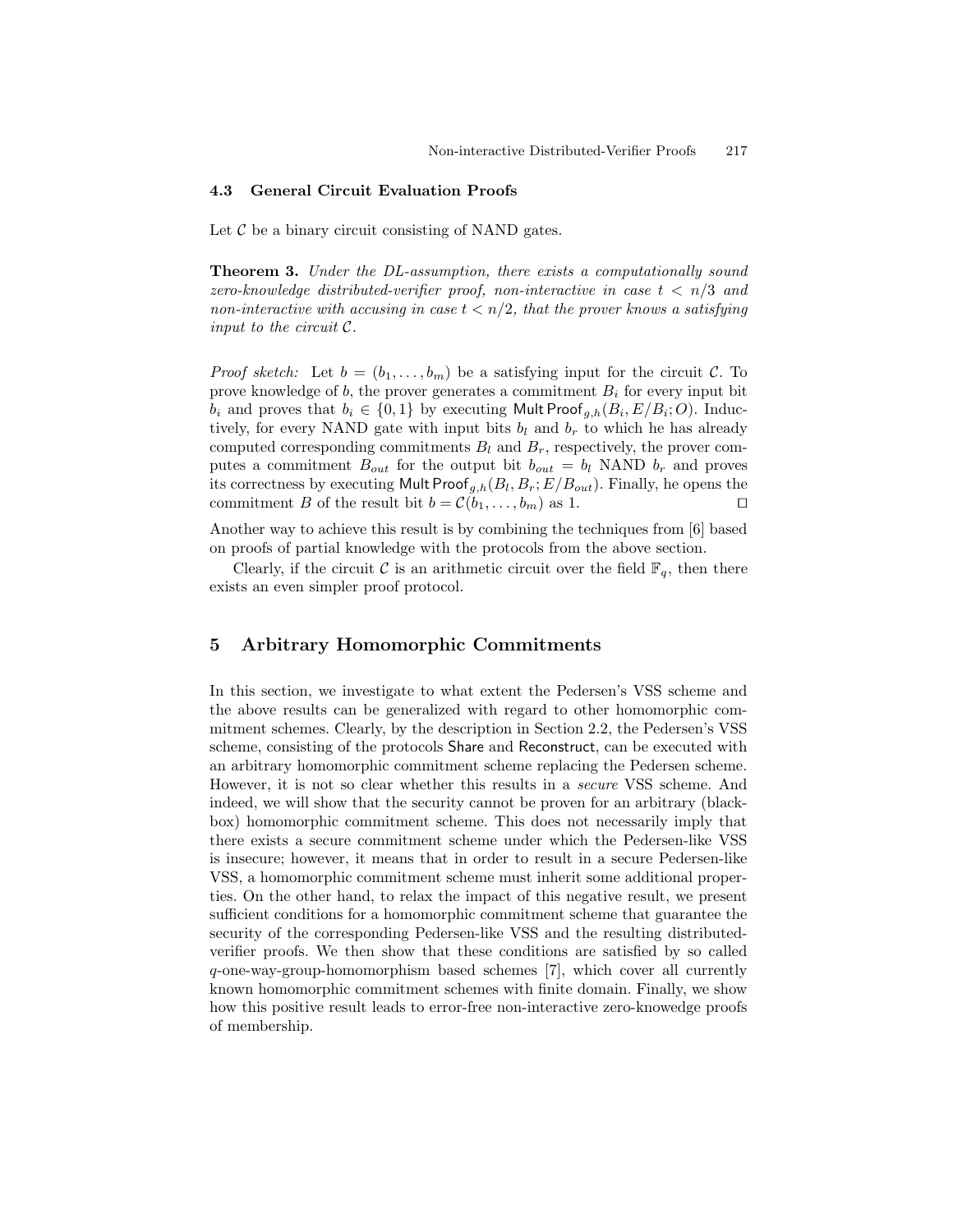#### 5.1 The Impossibility Result

Recall that a commitment scheme over a field  $K$  is called homomorphic if, given two commitments C and C' and a field element  $\lambda \in K$ , one can compute commitments  $S$  and  $P$  such that being able to open  $C$  and  $C'$  to values  $s$  and  $s'$ , respectively, allows to open S to  $s + s'$  and P to  $\lambda s$ . We will denote these mappings  $(C, C') \mapsto S$  and  $(\lambda, C) \mapsto P$  by " $\star$ " and "°°, respectively, i.e. we write  $S = C \star C'$  and  $P = \lambda \circ C$ . The following theorem states that the Pedersen VSS scheme described in Section 2.2 cannot be generalised to a homomorphic commitment scheme com, that is given as a *black-box* and where only the security requirements and the homomorphic property are guaranteed. The idea is that with respect to some unconditionally-hiding homomorphic commitment scheme, the dealer might be able to come up with commitments  $A_0 = C, A_1, \ldots, A_t$  for the secret and the sharing coefficients, computed in some way such that he is not able to open (all of) them, but nevertheless he can open the corresponding commitments  $C_1, \ldots, C_n$  to a set  $s_1, \ldots, s_n$  of inconsistent shares. This is for instance the case if the dealer can compute a commitment  $A_1$  such that he can open  $2 \circ A_1, \ldots, (n-1) \circ A_1$  to  $2, \ldots, n-1$ , respectively, such that it looks as if  $A_1$  "contains" 1, and  $n \circ A_1$  to, let's say,  $n + 1$ . Indeed, by choosing  $A_1$  this way and  $A_0 = C$  and  $A_2, \ldots, A_t$  as required by the Share protocol, the dealer could open the corresponding commitments  $C_2, \ldots, C_n$ , computed as  $C_i = C \star (i \circ A_1) \star \ldots \star (i^t \circ A_t)$ , to a set of inconsistent shares (though he cannot open  $C_1$ ). Since we do not require the dealer to be able to open  $A_1$ , and the homomorphic property does not require anything like  $\lambda^{-1} \circ (\lambda \circ C) = C$  (as can be observed for existing schemes, see Section 5.2), the existence of such a commitment  $A_1$  does not a priori contradict the security of the commitment scheme, if it is unconditionally hiding and hence a statement like " $A_1$  contains 1" does not make sense. We will now show that also a posteriori, this does not contradict the security (or the homomorphic property) of the commitment scheme by presenting an oracle with respect to which there exists a secure homomorphic commitment scheme, however the corresponding Pedersen-like VSS is insecure.

**Theorem 4.** Let K be a field of size  $2^k$ , where k is a security parameter. There exists an oracle O relative to which there exists a secure homomorphic commitment scheme  $\mathsf{com}_{\mathcal{O}} : K \times K \to K$  such that the resulting Pedersen-like VSS, consisting of Share<sub> $\varphi$ </sub> and Reconstruct<sub> $\varphi$ </sub>, is insecure.

The oracle  $\mathcal O$  in mind has history tapes  $\mathcal H$ ,  $\mathcal M$  and  $\mathcal A$ , which are all empty at the beginning, and one can make commit-, multiply-, add- and cheat-queries, to which  $\mathcal O$  answers as follows:

*commit-query:* input  $s, r \in K$ , output  $C = \text{com}_{\mathcal{O}}(s, r) \in K$ 

If there exists  $C \in K$  such that  $(s, r; C) \in \mathcal{H}$ , then  $\mathcal O$  returns C. Else, O chooses a random  $C \in K$ , writes  $(s, r; C)$  to the history tape H and returns C.

multiply-query: input  $\lambda, C \in K$ , output  $C' = \text{multiply}_{\mathcal{O}}(\lambda, C) \in K$ 

If there exists  $C' \in K$  such that  $(\lambda, C; C') \in \mathcal{M}$ , then  $\mathcal{O}$  returns  $C'$ . Else, if there exists  $s, r \in K$  such that  $(s, r; C) \in \mathcal{H}$ , then  $\mathcal O$  computes  $C' =$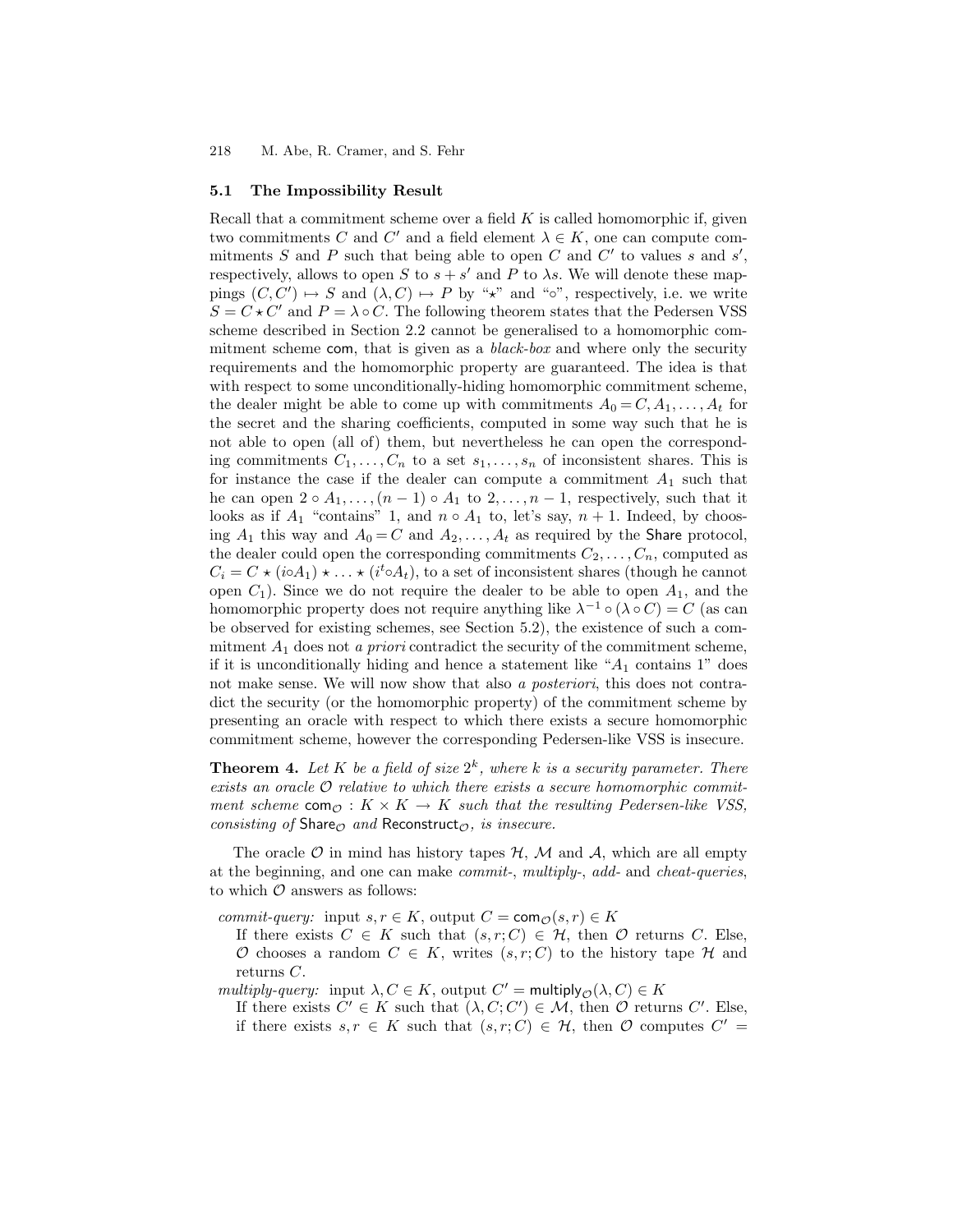$\mathsf{com}_{\mathcal{O}}(\lambda s, \lambda r)$ , while otherwise it chooses  $C' \in K$  at random, and it writes  $(\lambda, C; C')$  to the history tape M and returns C'.

- add-query: input  $C, C' \in K$ , output  $C'' = \text{add}_{\mathcal{O}}(C, C') \in K$
- If there exists  $C'' \in K$  such that  $(C, C'; C'') \in \mathcal{A}$ , then  $\mathcal{O}$  returns  $C''$ . Else, if there exist  $s, r, s', r' \in K$  such that  $(s, r; C), (s', r'; C) \in \mathcal{H}$ , then  $\mathcal{O}$  computes  $C'' = \text{com}_{\mathcal{O}}(s + s', r + r')$ , while otherwise it chooses  $C' \in K$  at random, and it writes  $(C, C'; C'')$  to the history tape A and returns  $C''$ .
- *cheat-query:* input  $n \in \mathbb{N}$ , output  $(r^{(2)}, \ldots, r^{(n)}; C, C^{(2)}, \ldots, C^{(n)}) \in K^{n-1} \times K^n$  $\mathcal O$  chooses random  $r^{(2)}, \ldots, r^{(n)} \in K$  and  $C, C^{(2)}, \ldots, C^{(n)} \in K$ . For  $i = 2$  to n, he writes  $(i, C; C^{(i)})$  to the history tape M. For  $i = 2$  to  $n - 1$ , he writes  $(i, r^{(i)}; C^{(i)})$  to the history tape  $\mathcal{H}$ , and he writes  $(n + 1, r^{(n)}; C^{(n)})$  to the history tape H. Finally, he returns  $r^{(2)}, \ldots, r^{(n)}$  and  $C, C^{(2)}, \ldots, C^{(n)}$ .

This oracle gives indeed rise to a homomorphic commitment scheme  $com_{\mathcal{O}}$ :  $K \times K \to K$ . Namely, as indicated by the notation, for  $s, r \in K$ , the commitment  $com_{\mathcal{O}}(s,r)$  is the answer of the oracle  $\mathcal O$  to a commit-query with input s and  $r$ , and the multiply- and add-queries provide the homomorphic property. E.g. being able to open C to s, i.e. knowing r such that  $(s, r; C) \in \mathcal{H}$ , allows to open  $\lambda \circ C = \text{multiply}_{\mathcal{O}}(\lambda, C)$ , the answer C' to a multiply-query with input  $\lambda$  and C, to the value  $\lambda s$ , since after the query  $(\lambda s, \lambda r; C') \in \mathcal{H}$  and hence  $\mathsf{com}_{\mathcal{O}}(\lambda s, \lambda r) = C'$ . Furthermore, the cheat-query allows the dealer (together with a corrupted first player  $P_1$ ) to misbehave as described in the beginning of this section to distribute an inconsistent sharing among the remaining players  $P_2, \ldots, P_n$ . It remains to show the security of com<sub>O</sub>. The commitment C of a secret s, generated with whatever query, is a random number in  $K$ , independent of anything else, and hence the scheme is hiding. Because of the same reason,  $C \neq C'$  for every pair  $(s, r, C), (s', r', C')$  of entries of  $H$ , except with small probability, and hence the scheme is binding.

It is not hard to see from the above construction that with respect to this homomorphic commitment scheme  $com_{\mathcal{O}}$ , Proposition 1 and similarly Theorem 1 to 3 do not hold.

#### 5.2 Generalization to  $q$ -OWGH-based Commitments

Inspecting for instance the proof of Proposition 1, which is essentially identical to a security proof of Pedersen's VSS scheme, one immediately sees that we made extensive use of the fact that for Pedersen's commitment scheme the operation " $\star$ " is a group operation "<sup>\*</sup>", and that "<sup>o</sup>", given by exponentiation, fulfils

$$
(C \cdot C')^{\lambda} = C^{\lambda} \cdot C'^{\lambda}, \quad C^{\lambda + \lambda'} = C^{\lambda} \cdot C^{\lambda'}
$$
 and  $C^{\lambda \lambda'} = (C^{\lambda})^{\lambda'}$ 

which may not hold for other homomorphic schemes. In fact, with respect to the schemes listed in the appendix, this holds only for Pedersen's. For instance, if C is a commitment with respect to the QR-based commitment scheme  $\text{com}_t(s, r)$  $t^s r^2$  over  $\mathbb{F}_2 = \{\overline{0}, \overline{1}\}\$  ( $\overline{x}$  denotes the residue class of x modulo q hereafter), then in general  $C^{\bar{1}} \cdot C^{\bar{1}} = C \cdot C = C^2 \neq 1 = C^{\bar{0}} = C^{\bar{1}+\bar{1}}$ . On the other hand,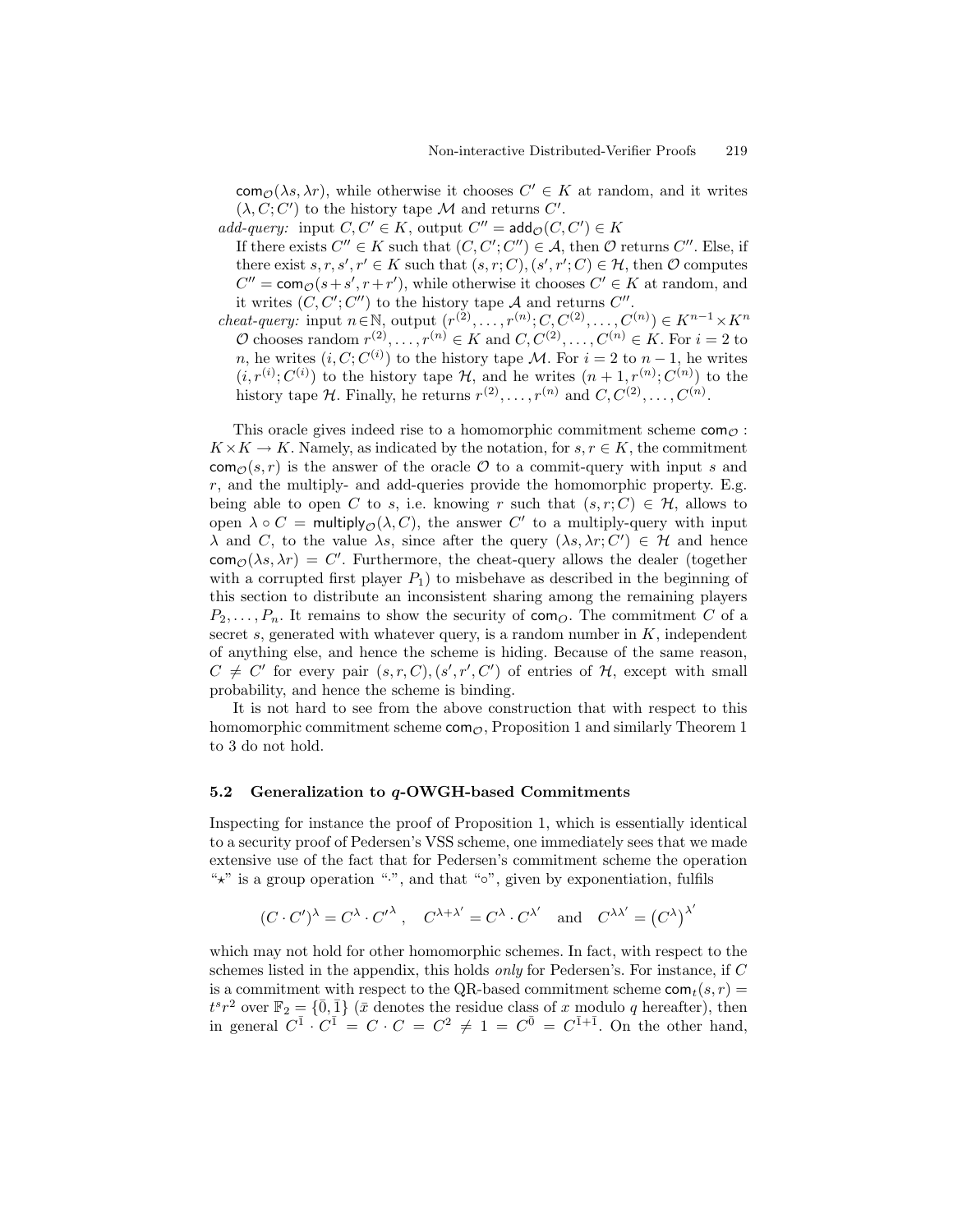it is not hard to see that these were the sole conditions needed (besides the homomorphic property), not only for the proof of Proposition 1, but also for all results from the Sections 4. Hence, the above properties give a sufficient condition for a homomorphic commitment scheme in order to generalize the security of Pedersen's VSS scheme as well as our results to this commitment scheme. And, as a matter of fact, even some weaker condition suffices (which, by the way, are fulfilled by the above QR-based scheme, as will be shown):

It should be feasible to open the commitments

$$
(C \cdot C')^{\lambda} / (C^{\lambda} \cdot C'^{\lambda}), \quad C^{\lambda + \lambda'} / (C^{\lambda} \cdot C^{\lambda'}) \quad \text{and} \quad C^{\lambda \lambda'} / (C^{\lambda})^{\lambda'}
$$
 (3)

to zero for any commitments  $C, C'$  and numbers  $\lambda, \lambda'$ , knowing only  $C, C'$ ,  $\lambda$  and  $\lambda'$ .

Indeed, consider for instance (1) in the proof of Proposition 1. Even though it might be that  $C' \neq C$ , it is guaranteed by these properties that the commitment  $C/C'$  can be opened to zero knowing only C and  $C'$ , and hence being able to open C' (to s') also allows to open  $C = (C/C') \cdot C'$  (to s'). This kind of reasoning allows to generalize all the previous proofs, and hence we have

Proposition 2. The security of Pedersen's VSS scheme as well as Proposition 1 and Theorem 1 to 3 hold for every homomorphic commitment scheme satisfying the above condition (3).

We will now show that all  $q$ -one-way-group-homomorphism based commitment schemes, which contain all so far known homomorphic schemes with finite domain, fulfil this condition (3). We start by recalling the concept of  $q$ -one-waygroup-homomorphism. Let  $q$  be a prime number. Loosely speaking, a  $q$ -oneway-group-homomorphism, q-OWGH for short, is a homomorphism  $f : H \to G$ among two finite Abelian groups  $H$  and  $G$ , such that  $f$  is one-way, but, for a randomly chosen  $y \in G$ , it is feasible to compute  $v \in H$  with  $f(v) = y^q$ . For formal definitions we refer to [7], where this concept was introduced.

Such a  $q$ -OWGH induces in a generic way a computationally binding commitment scheme over the field  $\mathbb{F}_q$ . Namely the scheme

$$
\mathsf{com}_{g,f} : \mathbb{F}_q \times H \to G, \ (s,r) \mapsto g^s f(r)
$$

where g is randomly chosen from  $\text{im}(f) \subseteq G$  and  $g^s$  is defined as  $g^s$  with  $\varsigma \in$  $\{0,\ldots,q-1\}$  such that  $\overline{\varsigma} = s$ . Note, it is not required that G has order q.

If a q-OWGH  $f : H \to G$  is unconditionally binding [7], meaning that there exists  $t \in G$  such that t has order q modulo  $im(f)$  and  $t<sup>i</sup> f(r)$  and  $t<sup>j</sup> f(s)$  are computationally indistinguishable for all  $i$  and  $j$  and for randomly (and independently) chosen  $r$  and  $s$ , then  $f$  also induces a computationally hiding commitment scheme over  $\mathbb{F}_q$ . Namely,

$$
\mathsf{com}_{t,f} : \mathbb{F}_q \times H \to G, \ (s,r) \mapsto t^s f(r)
$$

for such a particular  $t \in G$ .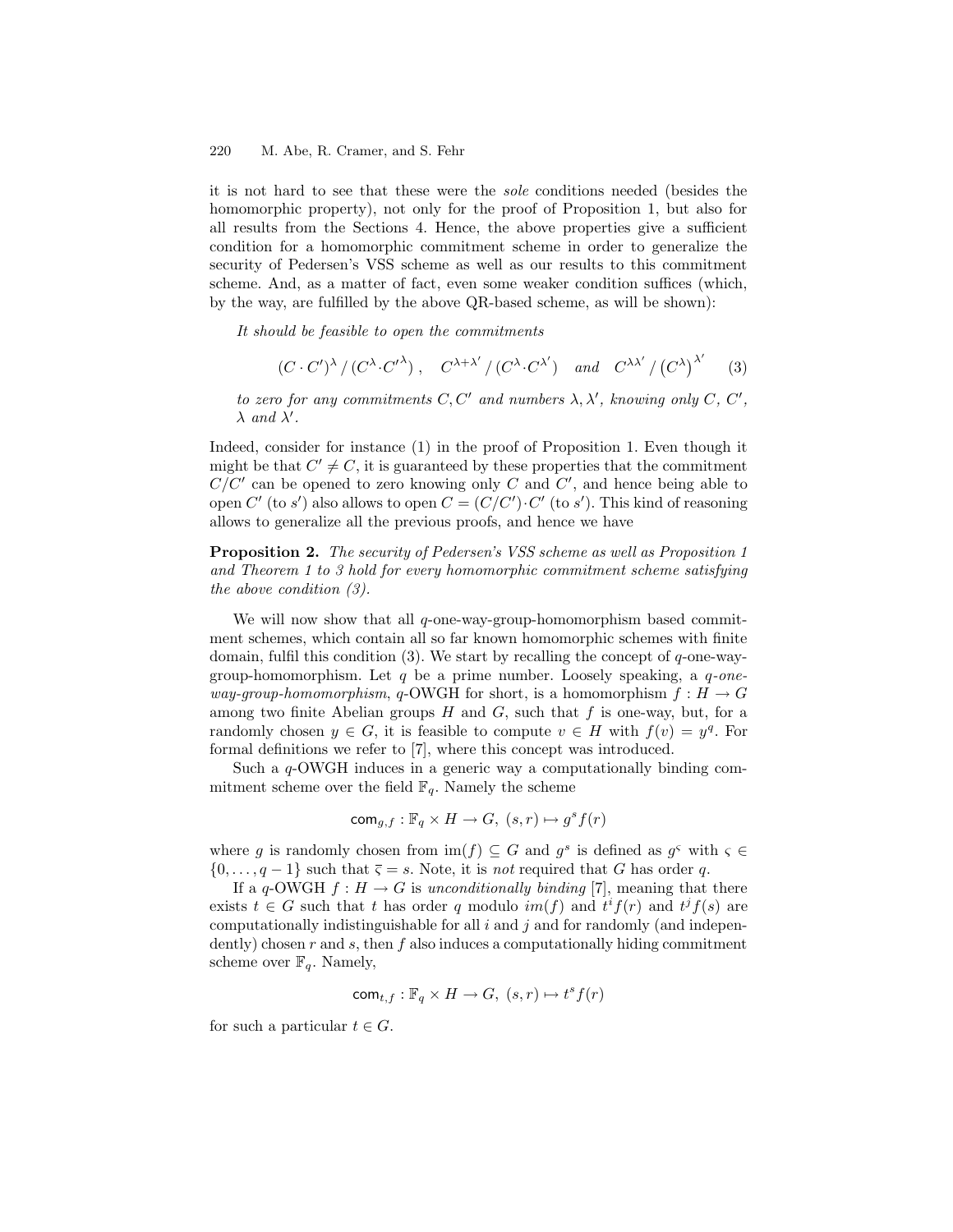For the security proof of these commitments, we refer to [7].

An important property of these commitment schemes is that they are homomorphic. Indeed, if  $C = \text{com}(s, r) = g^s f(r)$  and  $C' = \text{com}(s', r) = g^{s'} f(r')$ and  $\lambda \in \mathbb{F}_q$ , we have, writing  $s = \overline{\varsigma}$ ,  $s' = \overline{\varsigma'}$ ,  $\lambda s + s' = \overline{\varsigma''}$  and  $\lambda = \overline{\ell}$  with  $\varsigma, \varsigma', \varsigma'', \ell \in \{0, \ldots, q-1\}$  as well as  $\ell \varsigma + \varsigma' = kq + \varsigma'' \in \mathbb{Z}$ ,

$$
C^{\lambda}C' = (g^{\varsigma}f(r))^{\ell}g^{\varsigma'}f(r') = g^{\ell\varsigma+\varsigma'}f(\ell r + r') = g^{kq+\varsigma''}f(\ell r + r') = g^{\lambda s + s'}f(kv + \ell r + r')
$$

where  $v \in H$  is computed such that  $f(v) = g<sup>q</sup>$ .

**Lemma 2.** For any  $q$ -OWGH based commitment scheme, any commitments  $C$ and C' and numbers  $\lambda, \lambda' \in \mathbb{F}_q$ , the commitments

$$
(C \cdot C')^{\lambda} / (C^{\lambda} \cdot C'^{\lambda}), \quad C^{\lambda + \lambda'} / (C^{\lambda} \cdot C^{\lambda'}) \quad \text{and} \quad C^{\lambda \lambda'} / (C^{\lambda})^{\lambda'}
$$

can be opened to zero knowing only  $C, C', \lambda$  and  $\lambda'$ .

*Proof.* Clearly,  $(C \cdot C')^{\lambda} = (C^{\lambda} \cdot C'^{\lambda})$  and thus  $(C \cdot C')^{\lambda}/(C^{\lambda} \cdot C'^{\lambda}) = 1$ com<sub>g,f</sub>(0,0). Furthermore, if  $\lambda = \overline{\ell}$ ,  $\lambda' = \overline{\ell'}$  and  $\lambda \lambda' = \overline{\ell''}$  with  $\ell, \ell', \ell'' \in$  $\{0, \ldots, q-1\}$  and  $\ell \ell' = kq + \ell''$ , we get

$$
C^{\lambda\lambda'}/(C^\lambda)^{\lambda'}=C^{\ell'-\ell\ell'}=C^{-kq}=f(-kv)=\operatorname{com}_{g,f}(0,-kv)
$$

where  $v \in H$  is computed such that  $f(v) = C<sup>q</sup>$ . And of course, the same argument can be applied to  $C^{\lambda+\lambda'}/C^{\lambda}C^{\lambda'}$ . The contract of the contract of the contract of  $\Box$ 

It now follows from Proposition 2

Theorem 5. The security of Pedersen's VSS scheme as well as Proposition 1 and Theorems 1 to 3 hold for every q-OWGH based commitment scheme.

Note that Shamir's secret sharing scheme does not work over  $\mathbb{F}_q$  if  $q \leq n$ . Hence, in this case, Pedersen's VSS and the resulting proof protocols have to be based on a different linear secret sharing scheme. However, it is straight forward to verify that replacing Shamir's secret sharing scheme in Pedersen's VSS and the resulting proof protocols by an arbitrary linear secret sharing scheme [14] does not affect any of the results. This also allows to generalize the results to arbitrary (not necessarily threshold) adversary structures [13].

# 5.3 On Proofs of Membership

In this last section, we show that in the distributed-verifier setting there exist error-free non-interactive zero-knowledge proofs of membership for non-trivial languages, which is well known not to exist in the usual single-verifier setting.

Recall the protocol Proof from Section 3.2, but now based on an arbitrary q-OWGH based commitment scheme com :  $\mathbb{F}_q \times H \to G$ . It allows the dealer to prove that he can open a given commitment C to some value. Assume now that he wants to prove that he can open C to a concrete given value s, e.g.  $s = 0$ .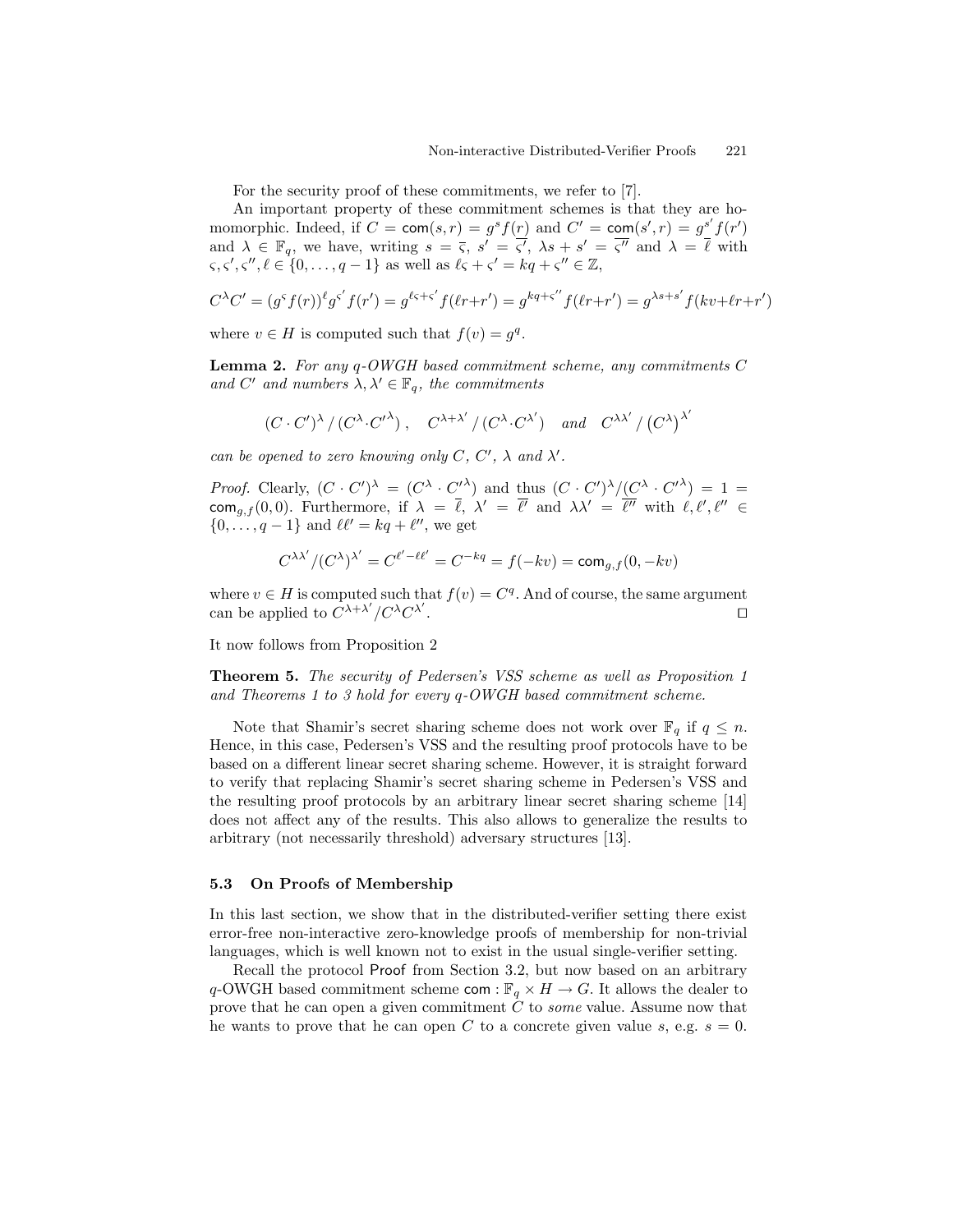This can be done simply by executing the protocol Proof as given, except that the dealer uses the default sharing polynomial  $f_s(X) = s$  (instead of a random one), such that every share coincides with s (and if this is not the case for some player then he accuses the dealer). We denote this modified protocol by Proof'. It can be shown similarly to the proof of Proposition 1 that this indeed proves that the dealer can open  $C$  to  $s$ , or, in terms of proofs of membership, that  $C$  is a commitment of s:

**Proposition 3.** Protocol Proof' is a perfectly sound zero-knowledge distributedverifier proof that C is in  $\{\textsf{com}(s, r) | r \in H\} \subseteq G$ , non-interactive in case  $t < n/3$  and non-interactive with accusing in case  $t < n/2$ .

Using unconditionally binding commitment schemes like the QR- or the DCRbased ones described in the appendix, this results in error-free non-interactive proofs for non-trivial subgroup membership problems: The former allows to prove that a given number is a quadratic residue modulo an RSA modulus  $n$ , and the latter that a given number is an *n*-th power modulo  $n^2$ , simply by proving that the number is a commitment of  $s = 0$ .

In fact, one can construct proves for arbitrary subgroup membership problems (even if they do not result from homomorphic commitments), i.e., proves that allow to prove that a group element  $C \in G$  belongs to a subgroup  $G' \subset G$ , as long as for every  $C \in G'$  there exists a corresponding witness w in a group H such that the mapping  $\varphi : H \to G', w \mapsto C$  is a group homomorphism. Namely, by executing Proof using  $com = \varphi : H \times \emptyset \to G'$  as "commitment": The dealer chooses random witnesses  $a_1, \ldots, a_t \in H$ , publishes the corresponding subgroup elements  $A_k = \varphi(a_k) \in G', k = 1, \ldots, t$ , and sends the witness for  $C_i = C \cdot A_1^i \cdot \ldots \cdot A_t^{i^t} \in G'$  privately to player  $P_i$ ,  $i = 1, \ldots, n$ . For instance, this way one can prove that a triple  $(u, v, w) \in G<sup>3</sup>$  is a Diffie-Hellman triple with respect to g, i.e. that  $(u, w) \in \{ (g^a, v^a) \mid a \in \mathbb{F}_q \} \subset G \times G$ . Note, in this example,  $\varphi : \mathbb{F}_q \to G^2, \, a \mapsto (g^a, v^a).$ 

If the order of the group  $H$  is not known, then Shamir's secret sharing scheme can be replaced by a black box secret sharing scheme [9].

# References

- 1. Masayuki Abe. Robust distributed multiplication without interaction. In Advances in Cryptology—CRYPTO '99, volume 1666 of Lecture Notes in Computer Science. Springer-Verlag, 1999.
- 2. Gilles Brassard, David Chaum, and Claude Crépeau. Minimum disclosure proofs of knowledge. Journal of Computer and System Sciences, 37(2), 1988.
- 3. Donald Beaver. Secure multiparty protocols and zero-knowledge proof systems tolerating a faulty minority. Journal of Cryptology, 4(2), 1991.
- 4. Mihir Bellare, and Oded Goldreich. On Defining Proofs of Knowledge. In Advances in Cryptology—CRYPTO '92, volume 740 of Lecture Notes in Computer Science. Springer, 1998.
- 5. Joan F. Boyar, Mark W. Krentel, and Stuart A. Kurtz. A discrete logarithm implementation of zero-knowledge blobs. Technical Report TR-87-02, Department of Computer Science, University of Chicago, 1987.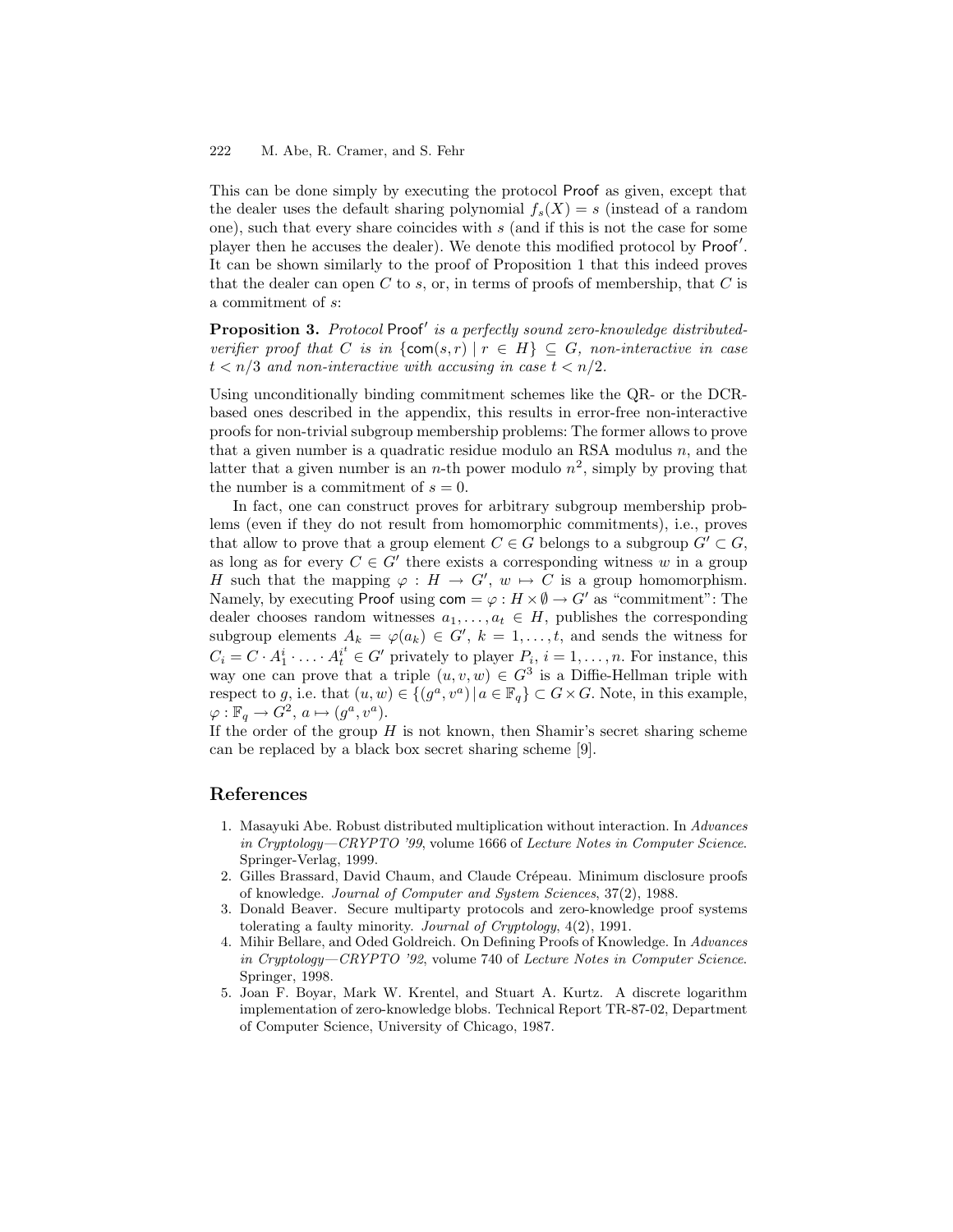- 6. Ronald Cramer and Ivan Damgård. L Linear zero-knowledge: A note on efficient zero-knowledge proofs and arguments. In 29th ACM Symposium on Theory of Computing. ACM Press, 1997.
- 7. Ronald Cramer and Ivan Damgård. Zero-knowledge proofs for finite field arithmetic or: Can zero-knowledge be for free? In Advances in Cryptology— CRYPTO '98, volume 1462 of Lecture Notes in Computer Science. Springer, 1998.
- 8. Ronald Cramer, Ivan Damgård, and Berry Schoenmakers. Proofs of partial knowledge and simplified design of witness hiding protocols. In Advances in Cryptology-CRYPTO '94, volume 839 of Lecture Notes in Computer Science. Springer, 1994.
- 9. Ronald Cramer and Serge Fehr. Optimal black-box secret sharing over arbitrary Abelian groups. In Advances in Cryptology—CRYPTO '02, volume 2442 of Lecture Notes in Computer Science. Springer, 2002.
- 10. Ronald Cramer, Matthew Franklin, Berry Schoenmakes, and Moti Yung. Multiauthority secret-ballot elections with linear work. In Advances in Cryptology— EUROCRYPT '96, volume 1070 of Lecture Notes in Computer Science. Springer, 1996.
- 11. Benny Chor, Shafi Goldwasser, Silvio Micali, and Baruch Awerbuch. Verifiable secret sharing and achieving simultaneity in the presence of faults (extended abstract). In 26th Annual Symposium on Foundations of Computer Science. IEEE, 1985.
- 12. Rosario Gennaro, Michael O. Rabin, and Tal Rabin. Simplified VSS and fasttrack multiparty computations with applications to threshold cryptography. In 17th ACM Symposium on Principles of Distributed Computing, 1998.
- 13. Martin Hirt and Ueli Maurer Complete characterization of adversaries tolerable in secure multi-party computation (extended abstract). In 16th ACM Symposium on Principles of Distributed Computing, 1997. Final version appeared in Journal of Cryptology 2000.
- 14. Maurizio Karchmer and Avi Wigderson. On span programs. In 8th Annual Conference on Structure in Complexity Theory. IEEE, 1993.
- 15. Pascal Paillier. Public-key cryptosystems based on composite degree residuosity classes. In Advances in Cryptology—EUROCRYPT '99, Lecture Notes in Computer Science. Springer, 1999.
- 16. Torben P. Pedersen. Non-interactive and information-theoretic secure verifiable secret sharing. In Advances in Cryptology—CRYPTO '91, volume 576 of Lecture Notes in Computer Science. Springer, 1991.
- 17. Adi Shamir. How to share a secret. Communications of the Association for Computing Machinery, 22(11), 1979.

# A Examples of q-OWGH Based Commitments

## Based on the DL-problem:

Let p be prime and  $G = \langle h \rangle$  a subgroup of  $\mathbb{Z}_p^*$  with prime order q. Then the exponentiation function  $f : \mathbb{Z}_{q-1} \to G$ ,  $x \mapsto h^x$  is (a candidate for) a q-OWGH. Indeed, given  $y \in G$ ,  $v = 0$  fulfils  $f(v) = 1 = y^q$ .

The resulting commitment scheme is the Pedersen commitment scheme we were considering in the first part.